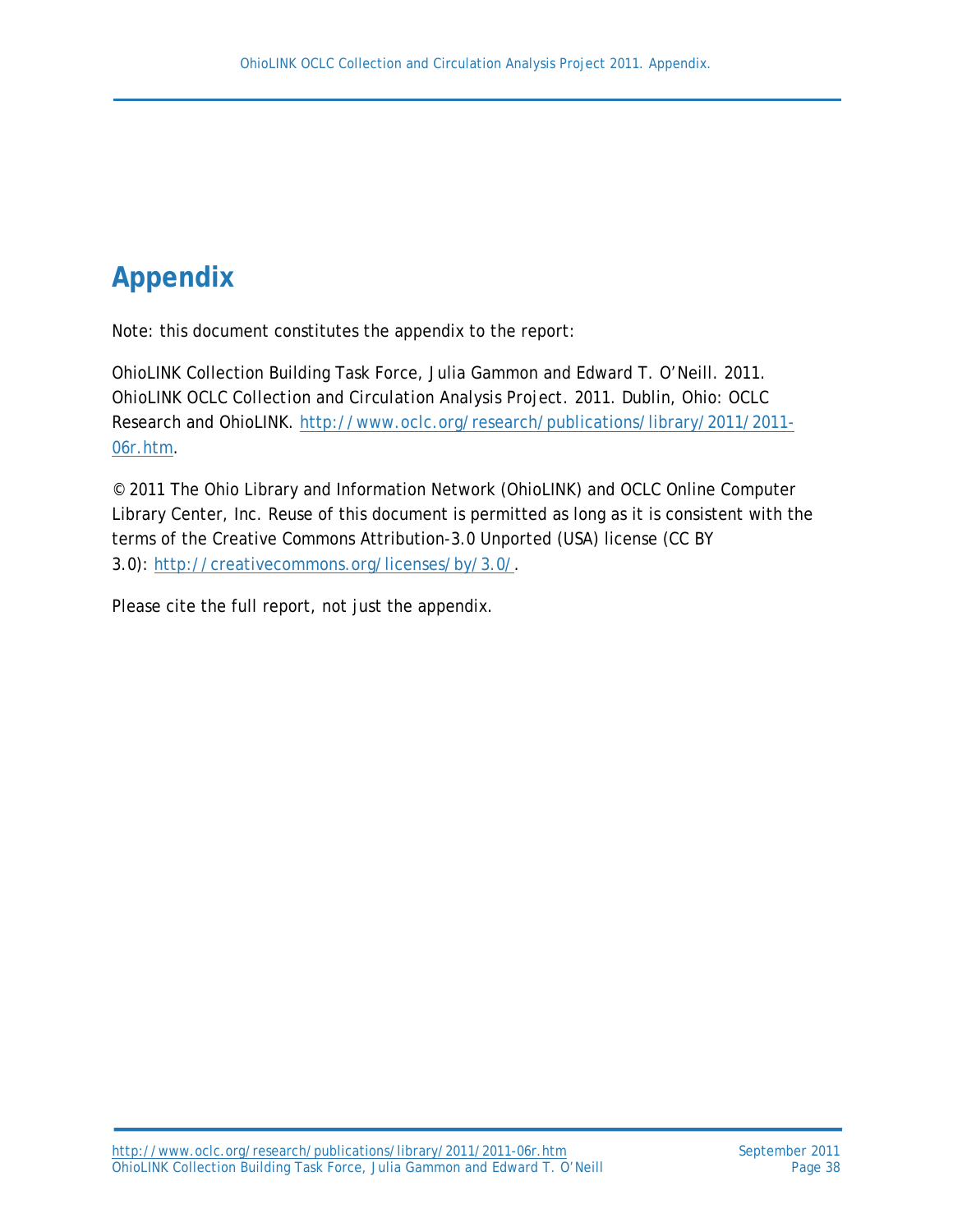# **Contents**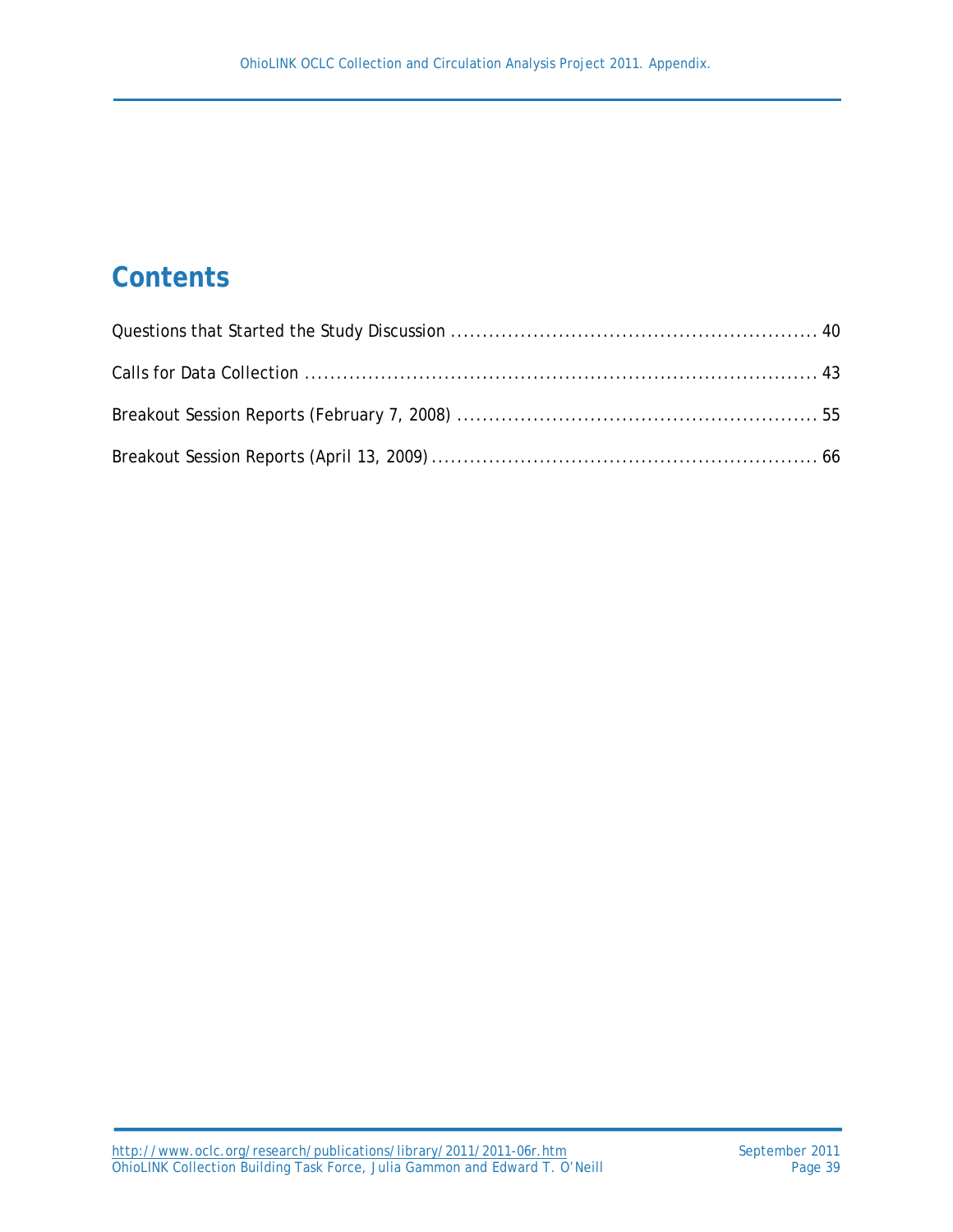# **Questions that Started the Study Discussion**

# **Collection Analysis Questions by Categories (August 2005)**

# *Upfront Decision to be made by CBTF*

(Average numerical rankings of importance by CBTF members are in bold before question)

**2.8** What circulation use date do we want to collect? (P-Circ? ILL? Local circ?)

**2.4** What formats are we interested in tracking? monographs? scores? gov docs? books? languages? manuscripts? thesis/dissertations? electronic? Musical recordings? videos/DVD?

**2.4** How do we want the data collected to be mapped when we get it? ( e.g., Conspectus – broad; North American Title Count—detailed)

**2.7** How do we identify materials that do not circulate so they won't affect circulation counts? Do we need to adjust? Should we consider only circulating titles? Reference? Special collections?

# *Book Trade Information Needed*

- **1.9** What is the yearly publishing output in specific subject areas?
- **1.8** What is the average cost per book by subject?
- **1.4** Who are the core publishers in specific fields?

# *Literature Review Needed*

**2.0** Is there much published in the area of data collection in collection development?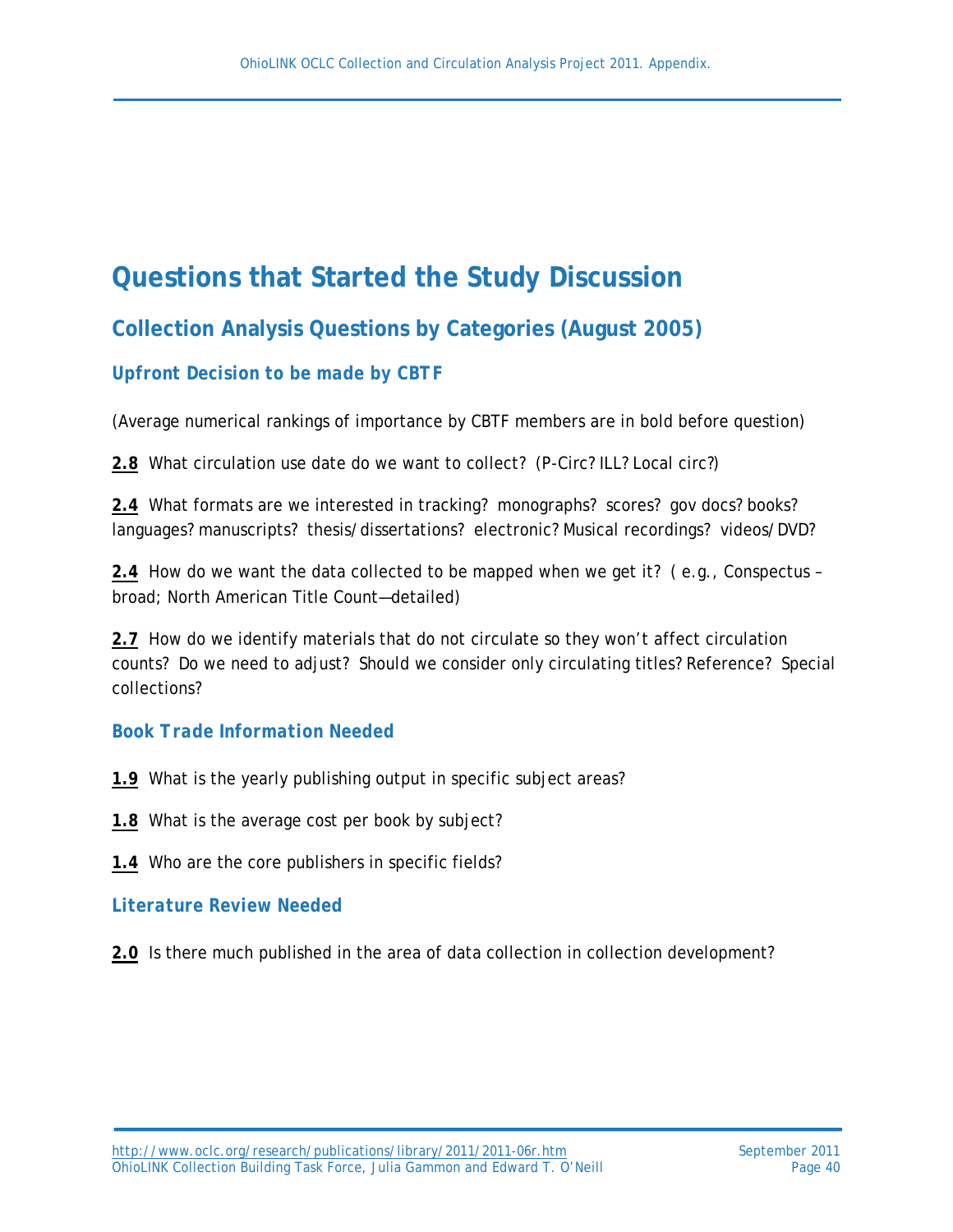# *Usage of Collection Needed*

**What is Used?**

- **2.3** What subjects *are* being used?
- **2.4** What subjects *are not* being used?
- **0.5** Who is using them?
- **2.0** What subject areas have the lowest usage? The highest?
- **2.3** What materials have never been used? Used the least?
- **2.6** What materials are used the most?
- **2.1** How many "extra" (excessive duplicate) copies remain on the shelf during a use?
- **2.9** What areas don't we have enough copies?
- **2.3** What percentage of items circulate in a given subject collection?
- **1.8** Do the circulation figures by subject hold up against time in (X) year study?
- **1.3** What publishers had the highest circulation? Lowest?

**1.2** Does a high percentage of circulation relate to size of collection or number of transactions per item? (Does size of overall collection correlate to number of items circulated?)

**2.5** What is the average number of circulations per book? By subject?

**2.8** What is the optimum range of copies for OhioLINK by subject area?

**2.5** What is the percentage of the total collection in subject areas that circulated in the time period of the study?

#### **How is it used?**

**2.1** How many circulation transactions (initial circ and renewals) were completed for each circulated item?

**1.7** What is the ratio of uses (in-house) & external by holdings per subject area?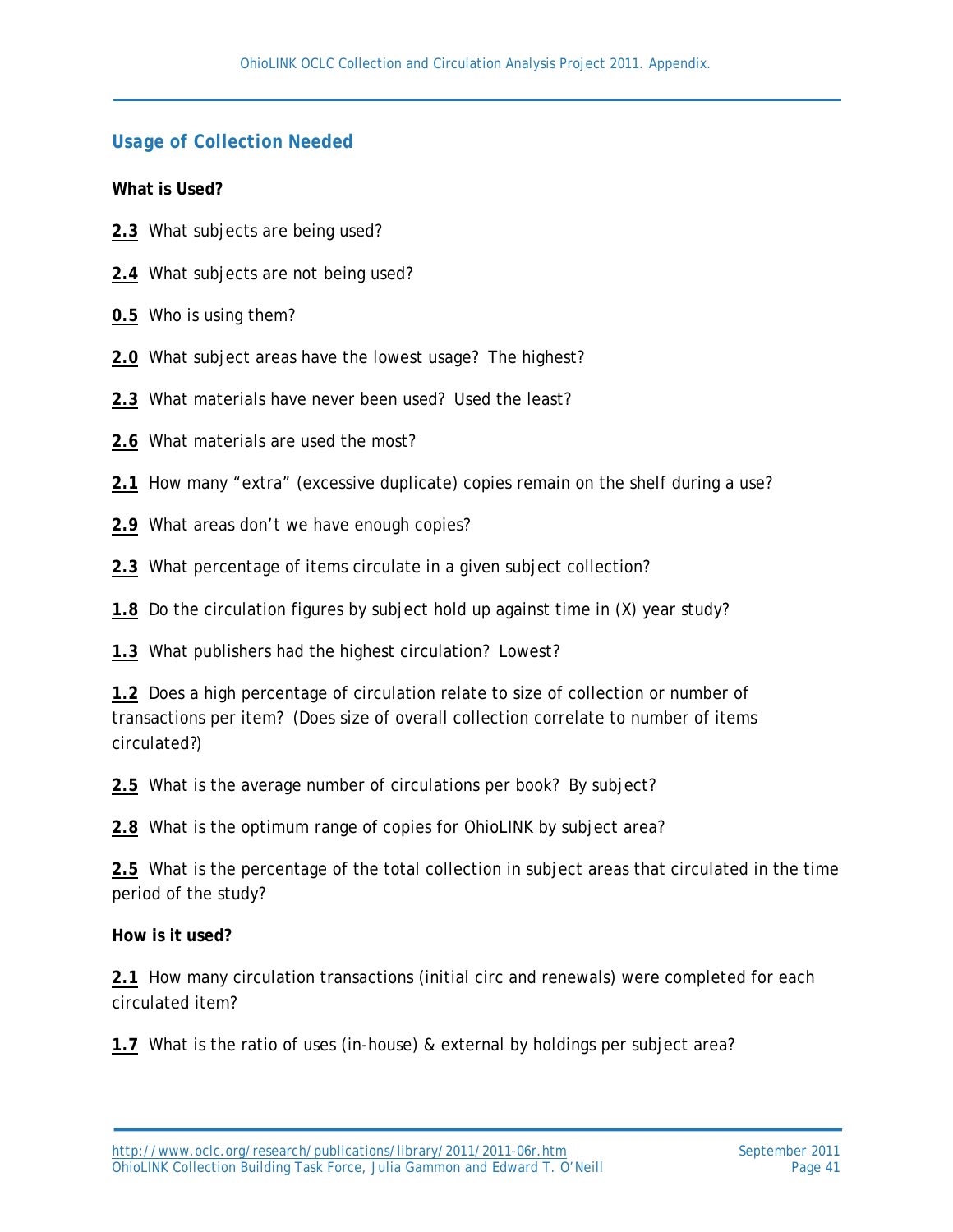**2.4** What patterns of usage can be tracked between institutions? By subject? By type of library?

**1.6** How many of the circulations were for books located in depositories? What subject areas/ranges of years could be weeded?

*Collection Analysis Information Needed*

**2.7** Is our OhioLINK collection getting more diverse?

- **2.8** Is duplication of titles increasing or decreasing?
- **2.6** What does the complete overall OhioLINK collection look like?

**2.5** What books didn't we purchase? (Not Bought in Ohio or ILL stats?)

**1.4** Does the 80/20 rule (80% of users' needs are satisfied by 20% of the collection) apply?

**1.8** Are we spending our money (acquisitions budgets) on speculative materials or on materials in demand?

**1.4** What is the average age of the books circulated by subject? What is the half-life of books in a given subject area?

**1.6** Did the usage transactions correlate with the strengths/specialties/programs of the specific institutions?

**1.3** Are the perceived traditionally journal-focused subject areas (sciences, math, computer science) really not using books?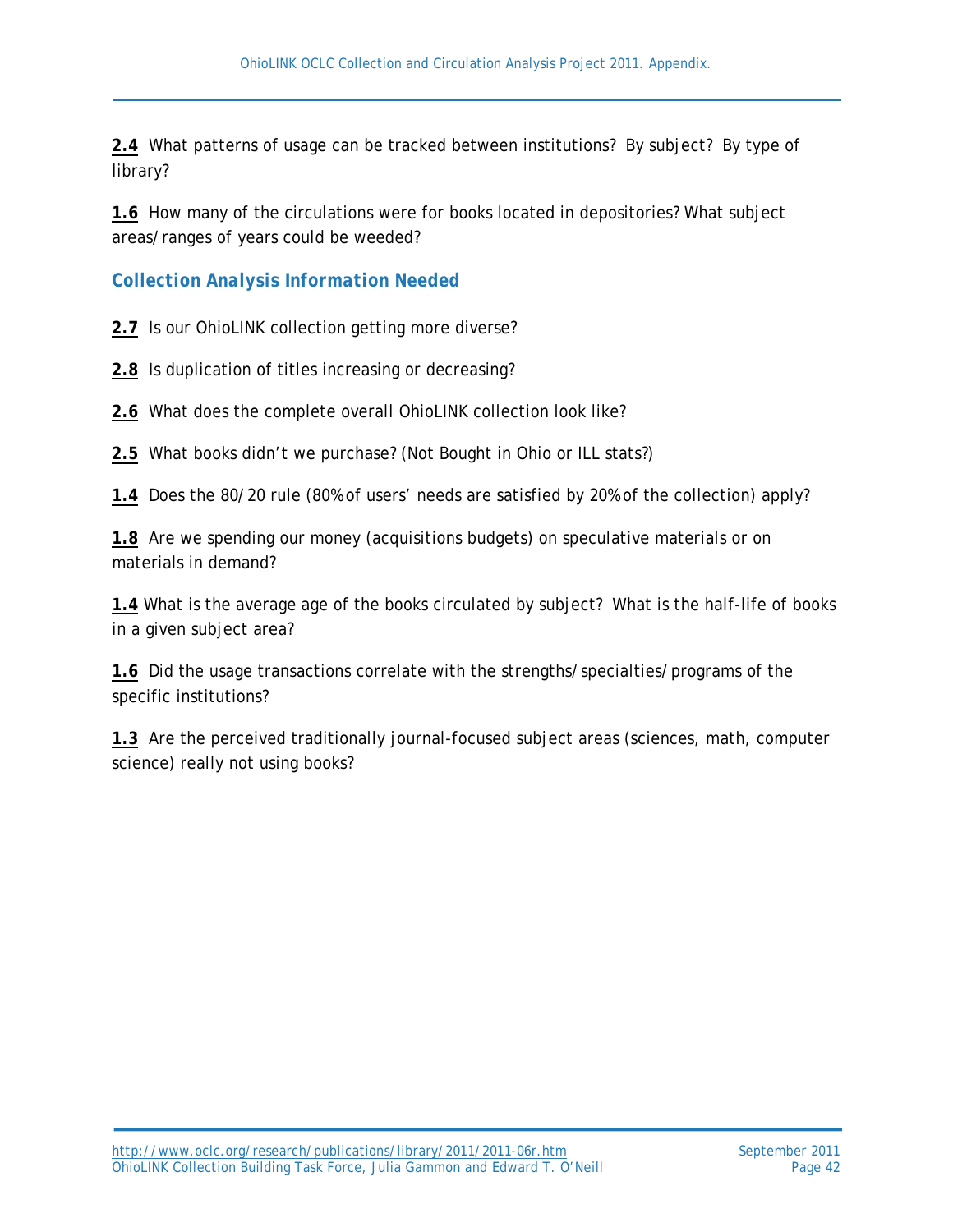# **Calls for Data Collection**

**Call for Phase 1 Data**

#### *Message Posted to Listserv*

**From:** [cirm-bounces@ohiolink.edu](mailto:cirm-bounces@ohiolink.edu) [\[mailto:cirm-bounces@ohiolink.edu\]](mailto:[mailto:cirm-bounces@ohiolink.edu]) **On Behalf Of** Anne Gilliland **Sent:** Monday, March 26, 2007 1:09 PM **To:** 'The Lead Implementors List' **Cc:** 'Collection Building Task Force'; 'Library Advisory Council plus Medical and Law Library Directors'; 'O'Neill, Ed'; 'Cooperative Information Resources Management' **Subject:** [Cirm] More information on the Collection Building Task Force/OCLCCollection Analysis Project

A couple of weeks ago, I announced that we would be asking lead implementors to start data collection for the Collection Building Task Force/OCLC Collection Analysis Project on April 9<sup>th</sup>. The full text of the announcement I sent at that time is below.

Now I'm sending you the instructions for the data collection process, so that you can see what data collection will involve in greater detail. There are two documents. One gives detailed instructions on how to construct the lists, what fields should be present in the records you export, where to send the records, and what additional information OCLC will need. The second document, the checklist, lists the data collection steps in a shorter form.

**Please do not start making lists and exporting records yet. Please wait until April 9.**

We hope that everyone will be able to complete data collection and send OCLC their records within the time period of April 9 to May 7. This will allow us to collect the most accurate snapshot of OhioLINK holdings. For future reference, if we collection data a second time, we will try to do it within this same time period. So, for example, if you write records out of your system during the third week of April this year, it would be optimal, if we do this again, to write them out during that same week next year.

Again, CBTF, the OCLC Research Office staff, and I all thank you for your participation. If you have questions or problems now or once you get started, please don't hesitate to contact me.

--Anne Gilliland OhioLINK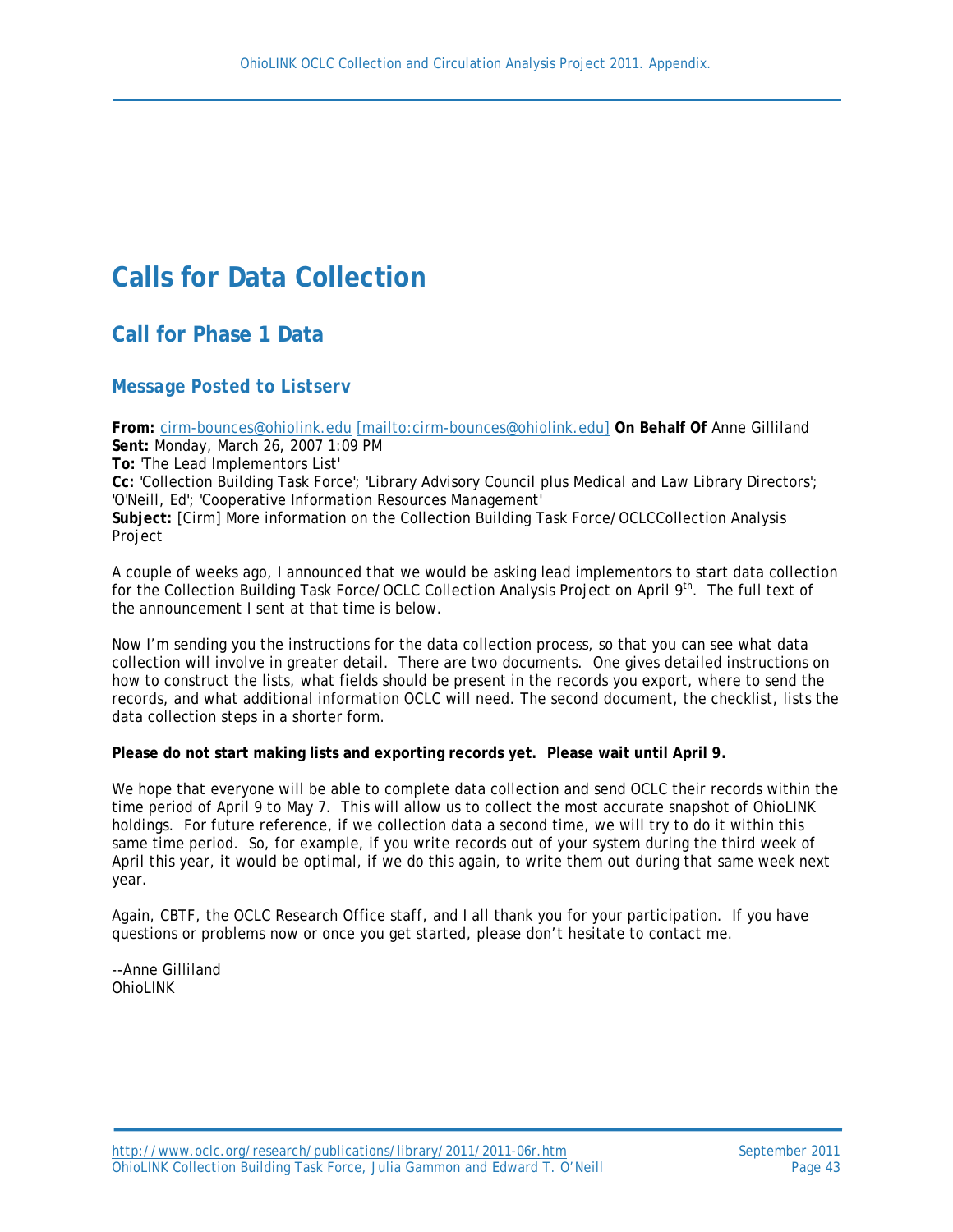March 13 Announcement:

Part of the charge of the Collection Building Task Force (CBTF) is to investigate and foster ways to reduce the unnecessary duplication in current purchases and so free funds to be reallocated to increase the depth and breadth of OhioLINK libraries' collections. As part of that investigation, CBTF is working with OCLC's Research Office on a large-scale project to analyze use in our environment. The goal of the project is to learn more about how we are collecting material and circulating it in a cooperative environment of patron-initiated borrowing with the ultimate aim of furthering the task force's goals.

We will ask lead implementors to create lists and write out records from their systems. The data we will need is for monographs only, both circulating and non-circulating, and will include the total circulation information, location code, author, title, and standard numbers. OCLC will match this information from each system with fuller bibliographic information from WorldCat and generate reports. OCLC will create a repository of data about the circulation of monographs in Ohio, and they will correlate the data with subject, age of the material, holding library, publisher, and FRBR information on works and versions we hold. We are not able to get all these pieces of data at this level of detail from our Innopac reports alone. Outside of WorldCat itself, we will be providing the largest pool of data that the OCLC Research Office has ever used for a project.

We will ask you to start creating lists and writing out records on April 9. You will have a month to finish the project. We are asking for a relatively short turnaround period so that there will not be large discrepancies in when the data was gathered. We plan to ask you to go through this process for a second time next spring, so that we can get a sense of how circulation is changing.

In order to get as full a picture as possible, we would like for all OhioLINK libraries to participate. We have spoken to the LAC about this project, and many library directors have expressed their enthusiasm and support for what we are doing. In addition, OCLC will provide individual libraries with files and reports so that you may assess your own circulation data and collection patterns.

The procedure will be a straightforward one of making a list or lists and writing out records from your system. I will be sending out detailed instructions and a checklist, but essentially you will need to create lists, export records, and send in information about how many files you sent, what you named the file or files, and information about circulating and non-circulating location codes. It will be a timeconsuming process for larger systems, but you will not need to be running Millennium or have any special software in order to complete the procedures. Some members of the Collection Building Task Force and I will be available for consultation, and some have volunteered to visit you on-site if you would like extra help and encouragement in completing the project.

Members of the Collection Building Task Force and staff at the OCLC Research Office are excited about this project, and we look forward to your participation.

--Anne Gilliland OhioLINK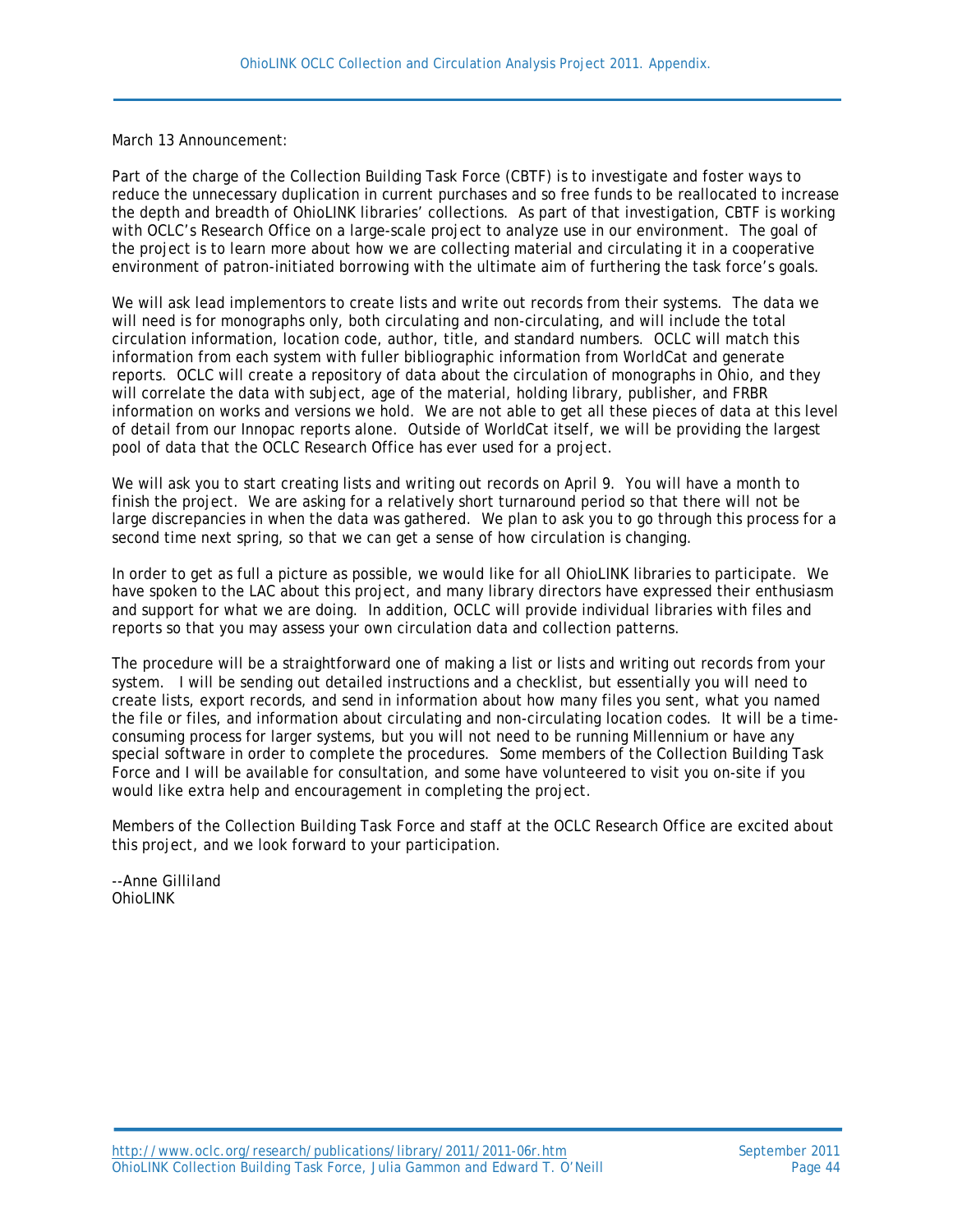# *First Attachment (of Two)*

#### **CBTF/OCLC Circulation Statistics Project April 9-May 7, 2007**

#### **#1: Search Criteria**

**Note**: Use at least a 60,000 count list, or your largest list, if it is available. **Do**: Include records for all monographs, where they circulating or non-circulating. **Don't:** Iinclude records for collection that are loaded into your catalog, but are not part of your institution and do not circulate via OhioLINK.

**Store Record Type: ITEM (i), NOT BIB (b); Use a range of ITEM numbers to construct your search.**

Range Start i10000008 Stop i######## {where ######## is system supplied}

| erm | Operator | <b>vpe</b>    | $-$<br>ield           | .<br>Condition | Value | Value |
|-----|----------|---------------|-----------------------|----------------|-------|-------|
|     |          | `∩GRA…<br>BIB | VL<br><b>BIB</b><br>- | tc<br>equal    | m     |       |

**Note**: Adjust the item record range for subsequent lists.

**Example: the previous list ended with item record i10659031** utous list and point.

| Use previous list end-point. | 110659031 |
|------------------------------|-----------|
| Remove the last digit.       | i1065903  |
| Add one to the item record.  | i1065904  |
| Append an "a".               | i1065904a |
|                              |           |

#### **#2: Export Fields**

Export ITEM Information

| Line           | <b>Type</b>          | <b>Field</b>      | <b>Field Code</b><br>(Caution-field<br>numbers may differ<br>from system to<br>system) |
|----------------|----------------------|-------------------|----------------------------------------------------------------------------------------|
|                | <b>ITEM</b>          | RECORD#           | 81                                                                                     |
| $\overline{2}$ | <b>BIBLIOGRAPHIC</b> | OCLC#             | $\Omega$                                                                               |
| $\overline{3}$ | <b>BIBLIOGRAPHIC</b> | <b>TITLE</b>      | Use the MARC 245<br>field with no<br>indicators for<br>output (!<br>Command)           |
| 4              | <b>BIBLIOGRAPHIC</b> | <b>LCCN</b>       |                                                                                        |
| $\overline{5}$ | <b>ITEM</b>          | <b>LOCATION</b>   | 79                                                                                     |
| 6              | <b>ITEM</b>          | <b>STATUS</b>     | 88                                                                                     |
| $\overline{7}$ | <b>ITEM</b>          | <b>TOT CHKOUT</b> | 76                                                                                     |
| 8              | <b>ITEM</b>          | <b>TOT RENEW</b>  | 77                                                                                     |
| 9              | <b>ITEM</b>          | <b>CREATED</b>    | 83                                                                                     |
| 10             | <b>ITEM</b>          | <b>LCHKIN</b>     | 68                                                                                     |
| 11             | <b>BIBLIOGRAPHIC</b> | ISN/STD#          |                                                                                        |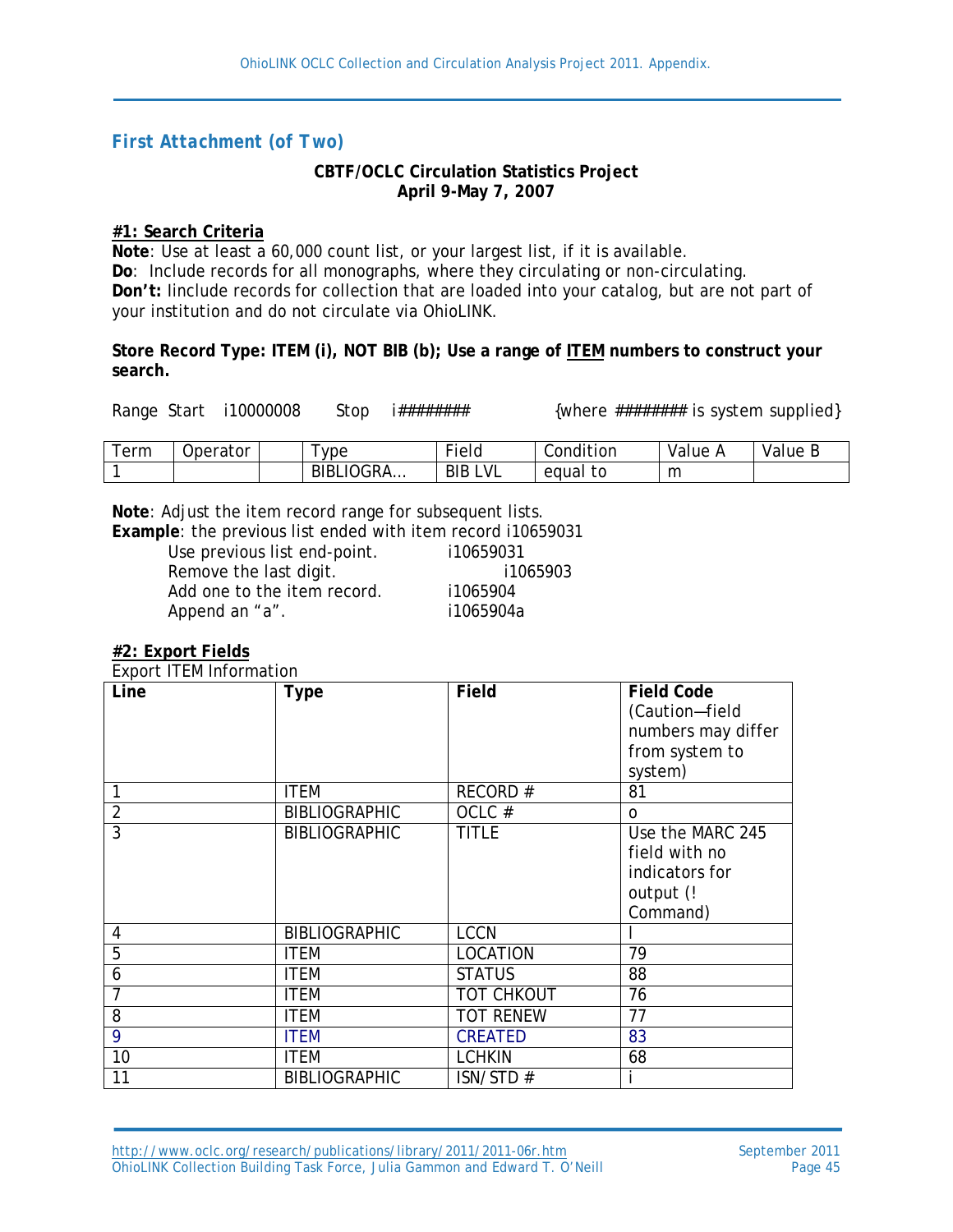Field delimiter = carat  $(^{\wedge})$  (set the delimiter to a carat instead of a comma) Text qualifier = No text qualifier needed Repeated field delimiter  $= |$  (vertical bar) Maximum field length  $(0-1000) =$  <none>

If you are not using Millennium, you will use the U>Output User-Selected Format Option to export the records.

### **#3 Send the Data to OCLC**

**Name your files** with your OhioLINK 5-character code and a sequential number. If you do not know your 5-character code, check here: [http://silver.ohiolink.edu/dms/5char.html.](http://silver.ohiolink.edu/dms/5char.html)

**FTP your files** to ftp.oclc.org User name: olinkcir

Password: olnk2007

**After you FTP your files**, send an email to Ed O'Neill, oneill@oclc.org and Anne Gilliland, anne@ohiolink.edu. The email should include the following:

- The number of files, number of records in each, and the file names
- Information about your location codes—what location codes do and don't circulate. (Use status if that is a more accurate value in your library system)
- What location code(s) denote locations that you would like to break out for statistical purposes, such as law libraries, medical libraries, and regional campuses
- Whether you have you included records for collections that are represented in your system but are not really part of OhioLINK, such as art museums or other institutions. If so, are what location codes should OCLC use to exclude those records?
- REMEMBER THAT YOUR OUTPUT **SHOULD** INCLUDE RECORDS FOR BOOKS THAT ARE PART OF YOUR COLLECTION BUT DO NOT CIRCULATE TO OHIOLINK

**If you do not have Innopac's FTS** product, you may either export records to a disk and mail them to Ed O'Neill (contact Anne for the address) or you may export them to your computer and send them via another FTP program.

**Sample email:**

**From:** John Doe [mailto:jdoe@sample.edu] **Sent:** Tuesday, March 20, 2007 5:39 PM **To:** 'Anne Gilliland' **Subject:** Files from Sample Ohio University

I have just put 5 files from Sample Ohio University on OCLC's FTP for the collection analysis project. They are:

Sa2ug-1 (60,000 records)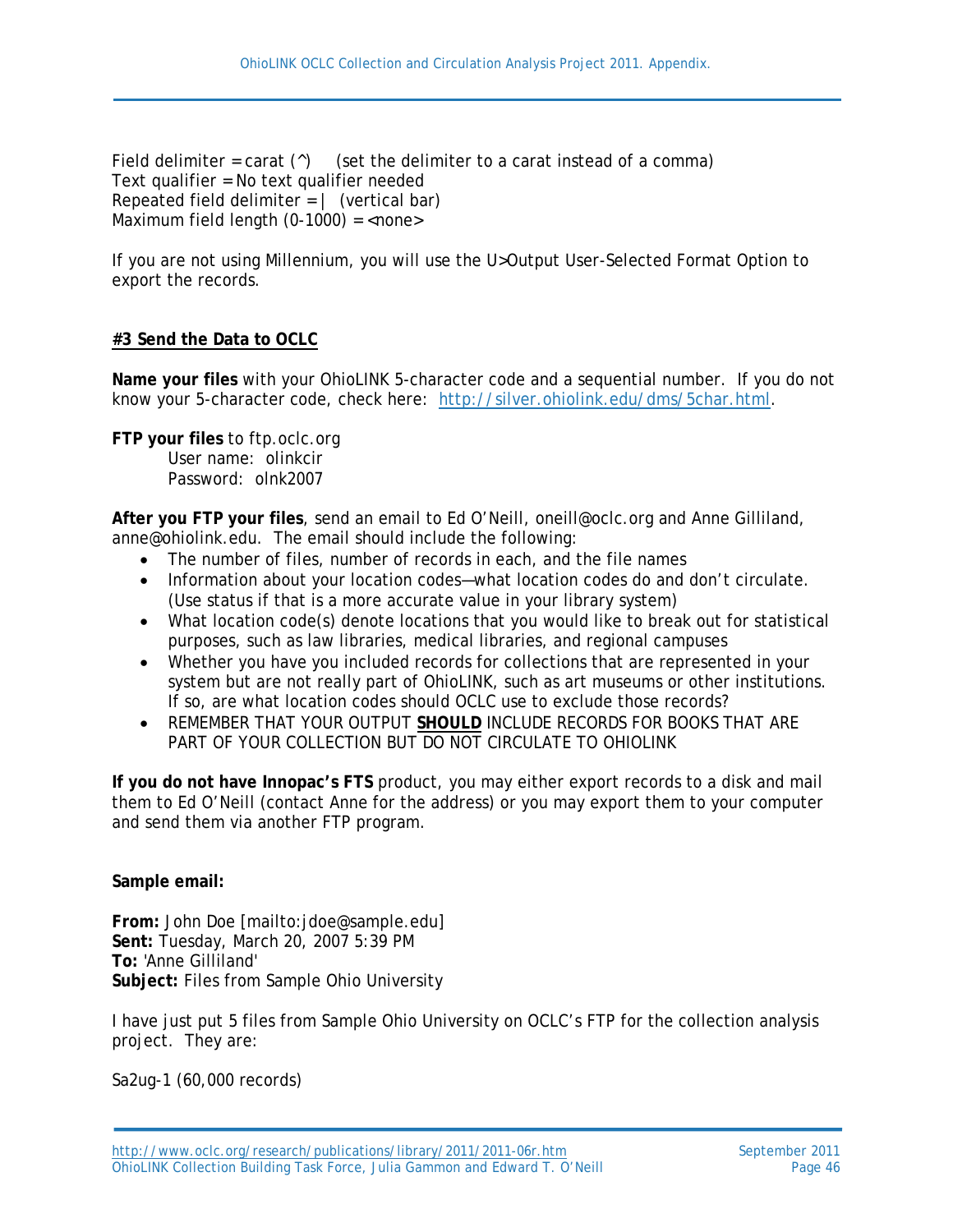SA2ug-2 (60,000 records) SA2ug-3 (60,000 records) SA2ug-4 (60,000 records) SA2ug-5 (15,987 records)

Books in all our locations circulate except Ref and Rare.

Locations we'll want to break out for analysis purposes are all those for our law library (LAW, LAWREF, LAWRARE) and those for our two-year regional campus library (2YR, 2YREF, 2YRARE).

Our system includes records for our city's art museum library, but that library really isn't an OhioLINK member, so I didn't include them in the lists I created.

--John Doe

#### **#4 Questions**

If you have questions about what records to include in the lists, how to construct the lists, how to FTP the files, or anything else about this project, contact Anne Gilliland (anne@ohiolink.edu or 614.728.3600, ext.324).

#### *Second Attachment*

#### **OCLC Research Project Checklist April 9-May 7, 2007**

- **Finish** your list(s).
- **Name** your files with your 5-character OhioLINK code and a sequential number.
	- o If you are not sure of your 5-character code, see [http://platinum.ohiolink.edu/dms/5char.html.](http://platinum.ohiolink.edu/dms/5char.html)
- **Export** files to [ftp.oclc.org.](ftp://ftp.oclc.org/) User Name—olinkcir; Password—olnk2007
- **Send** email to Ed O'Neill (oneill@oclc.org) and Anne Gilliland (anne@ohiolink.edu) This email should include information on:
	- o The number of files you sent, number of records in each, and the file names
	- o Information about your location codes—what location codes do and don't circulate. (Use status if that is a more accurate value in your library system)
	- o What location code(s) denote locations that you would like to break out for statistical purposes, such as law libraries, medical libraries, and regional campuses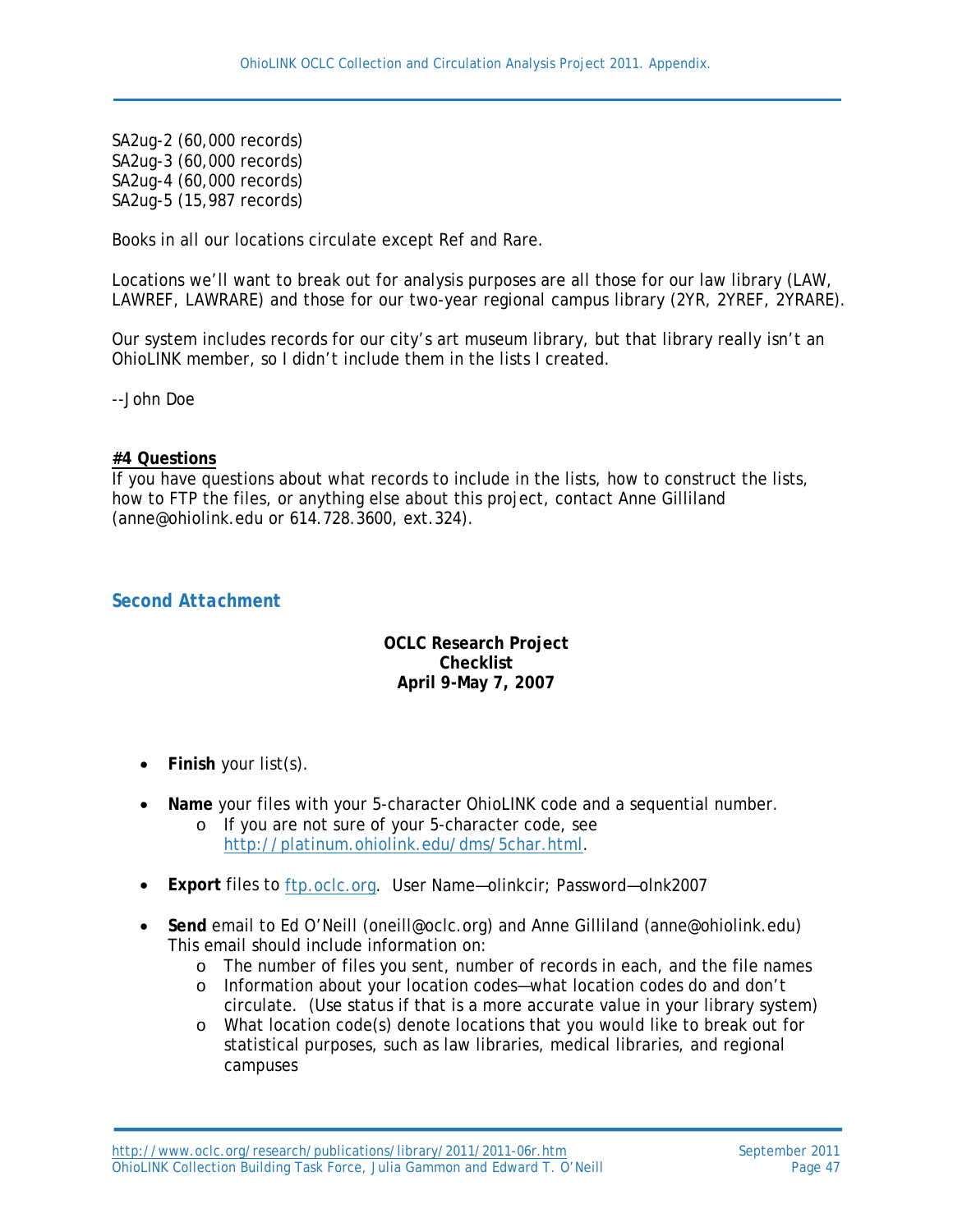- o Whether you have you included records for collections that are represented in your system but are not really part of OhioLINK, such as art museums or other institutions. If so, what location codes should OCLC use to exclude those records? (But, if possible, exclude these records when you output records from your system.)
- o REMEMBER THAT YOUR OUTPUT **SHOULD** INCLUDE RECORDS FOR BOOKS THAT ARE PART OF YOUR COLLECTION BUT DO NOT CIRCULATE TO OHIOLINK

**We all thank you for participating in this project!**

- Anne Gilliland, OhioLINK
- OhioLINK Collection Building Task Force
- OCLC Research Office

# **Call for Phase 2 Data**

### *Message Posted to Listserv*

**From:** [cirm-bounces@ohiolink.edu](mailto:cirm-bounces@ohiolink.edu) [\[mailto:cirm-bounces@ohiolink.edu\]](mailto:[mailto:cirm-bounces@ohiolink.edu]) **On Behalf Of** Anne Gilliland

**Sent:** Monday, April 07, 2008 3:53 PM

**To:** 'The Lead Implementors List'

**Cc:** ohiolink@ohiolink.edu; 'Cooperative Information Resources Management' **Subject:** [Cirm] 2008 Data Gathering Begins for the Collection Building Task Force/OCLC Office of Research Circulation Statistics Project

Recently, I wrote to you to tell you that we intend to do a second pass of data gathering for the Collection Building Task Force/OCLC Office of Research Circulation Statistics Project from April 7-May 5 of this year. Today is April 7, so you may begin.

The vast majority of OhioLINK libraries participated last year, and we hope all those libraries do so again. Those of you who were able to attend either the presentation we've done at OHIONET or at OCLC are aware that this data will get more interesting and valuable when we're able to collect a second year of information and learn more about how circulation is changing. If you didn't have a chance to attend one of those sessions, you can view PowerPoints from those meetings at

[http://platinum.ohiolink.edu/cbtf/oclcres/index.html.](http://platinum.ohiolink.edu/cbtf/oclcres/index.html) Later this week, I will post the latest version of statistics from last year's data collection.

I am attaching two documents. One gives detailed instructions on how to construct the lists, what fields should be present in the records you export, where to send the records and what additional information OCLC will need. The second document, the checklist, lists the data collection steps in a shorter form. There is only one change in the documents from last year; we're asking you to output the itype for the records along with their other fields.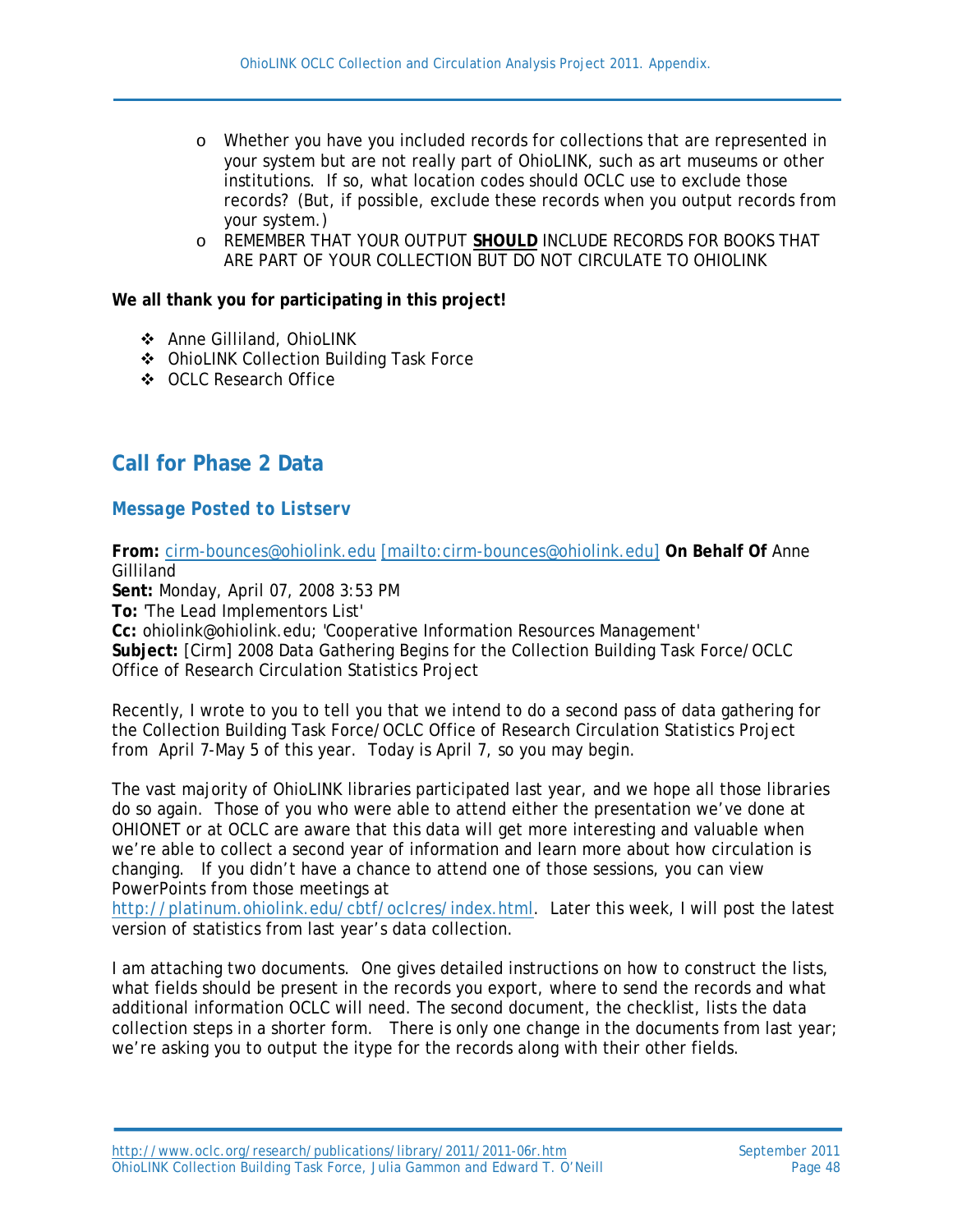#### **Please send your data to OCLC by May 5.**

We hope that everyone will be able to complete data collection and send OCLC their records within the time period of April 7 to May 5. This will allow us to collect the most accurate snapshot of OhioLINK holdings.

If you have questions or problems, please don't hesitate to contact me. After I leave OhioLINK on April 11, please contact Anita (anita@ohiolink.edu) with questions. Here is a short FAQ:

#### **How often do I run this list?**

Run the list in as many increments as you need to collect information on your entire range of item records one time only. What you collect is intended to be a one-time snapshot for this year. We are giving people a month so that they have time to schedule the process. If you are a lead implementor at a smaller library, you will probably create and run the list within one day or two. Data collection for larger sites will take much longer than that.

#### **What if I don't have Millennium? Do I run the report from my circulation statistics or from create lists?**

Use the "create lists" functionality. The search criteria listed have equivalents in the telnet system. Remember to start with a range of item numbers. Contact me if you have questions. A Collection Building Task Force member or I will be glad to walk you through the process.

**Do I include monographs that do not circulate or don't circulate to OhioLINK?** Yes, please include them.

#### **Should I exclude branch or regional campus records and records from law and medical libraries?**

You should include these records unless someone who manages that part of the system is going to write those records out separately. For example, if you are the main campus lead implementor, you should include records from your institution's law library unless you have made arrangements for the law library lead implementor to write out those records.

Again, Collection Building Task Force, the OCLC Research Office staff, and I all thank you for your participation.

--Anne Gilliland OhioLINK

#### **Project Description**

Part of the charge of the Collection Building Task Force (CBTF) is to investigate and foster ways to reduce the unnecessary duplication in current purchases and so free funds to be reallocated to increase the depth and breadth of OhioLINK libraries' collections. As part of that investigation, CBTF is working with OCLC's Research Office on a large-scale project to analyze use in our environment. The goal of the project is to learn more about how we are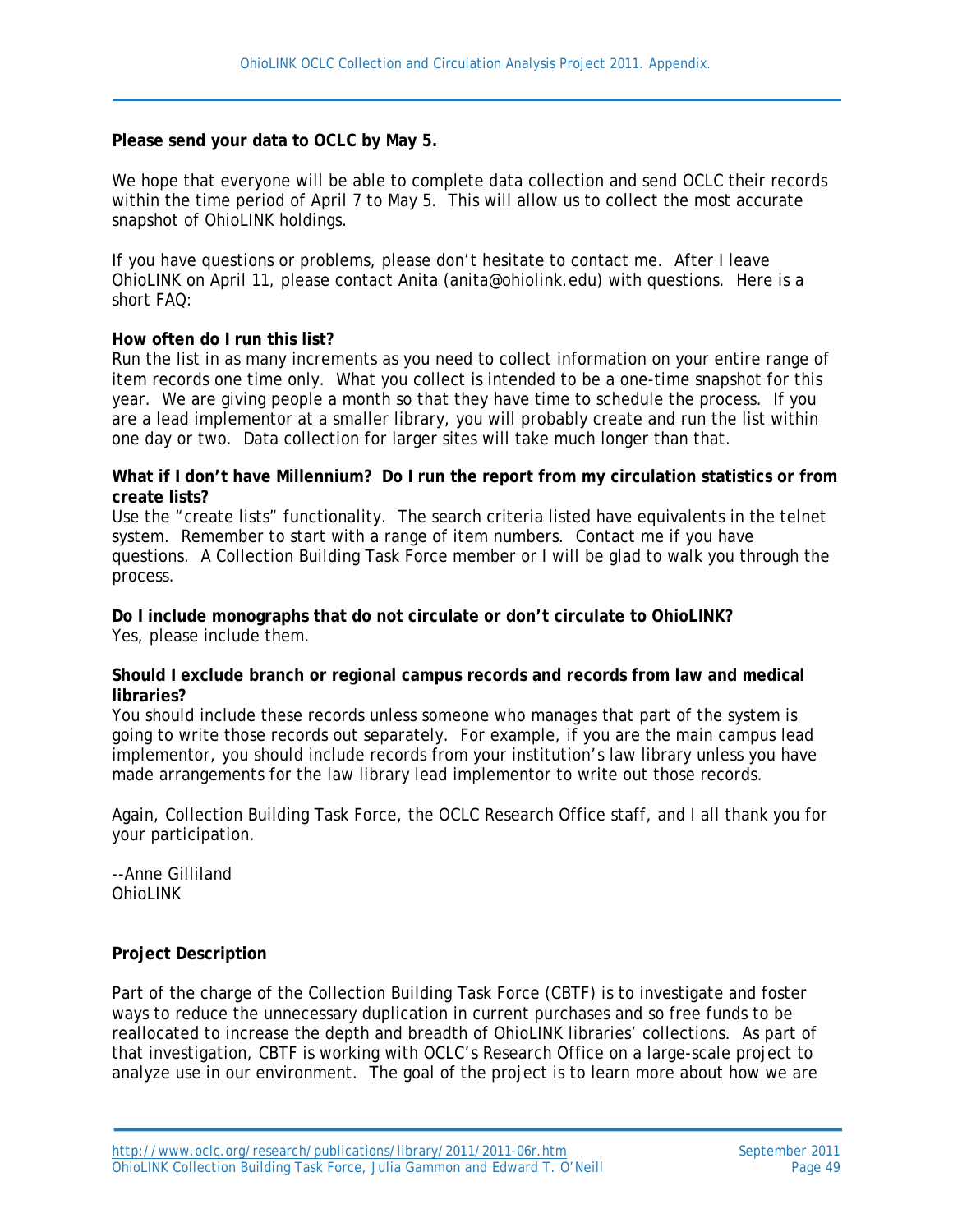collecting material and circulating it in a cooperative environment of patron-initiated borrowing with the ultimate aim of furthering the task force's goals.

We will ask lead implementors to create lists and write out records from their systems. The data we will need is for monographs only, both circulating and non-circulating, and will include the total circulation information, location code, author, title, and standard numbers. OCLC will match this information from each system with fuller bibliographic information from WorldCat and generate reports. OCLC will create a repository of data about the circulation of monographs in Ohio, and they will correlate the data with subject, age of the material, holding library, publisher, and FRBR information on works and versions we hold. We are not able to get all these pieces of data at this level of detail from our Innopac reports alone. Outside of WorldCat itself, we will be providing the largest pool of data that the OCLC Research Office has ever used for a project.

We will ask you to start creating lists and writing out records on April 7. You will have a month to finish the project. We are asking for a relatively short turnaround period so that there will not be large discrepancies in when the data was gathered. We plan to ask you to go through this process for a second time next spring, so that we can get a sense of how circulation is changing.

In order to get as full a picture as possible, we would like for all OhioLINK libraries to participate. We have spoken to the LAC about this project, and many library directors have expressed their enthusiasm and support for what we are doing. In addition, OCLC will provide individual libraries with files and reports so that you may assess your own circulation data and collection patterns.

The procedure will be a straightforward one of making a list or lists and writing out records from your system. I will be sending out detailed instructions and a checklist, but essentially you will need to create lists, export records, and send in information about how many files you sent, what you named the file or files, and information about circulating and noncirculating location codes. It will be a time-consuming process for larger systems, but you will not need to be running Millennium or have any special software in order to complete the procedures. Some members of the Collection Building Task Force and I will be available for consultation, and some have volunteered to visit you on-site if you would like extra help and encouragement in completing the project.

Members of the Collection Building Task Force and staff at the OCLC Research Office are excited about this project, and we look forward to your participation.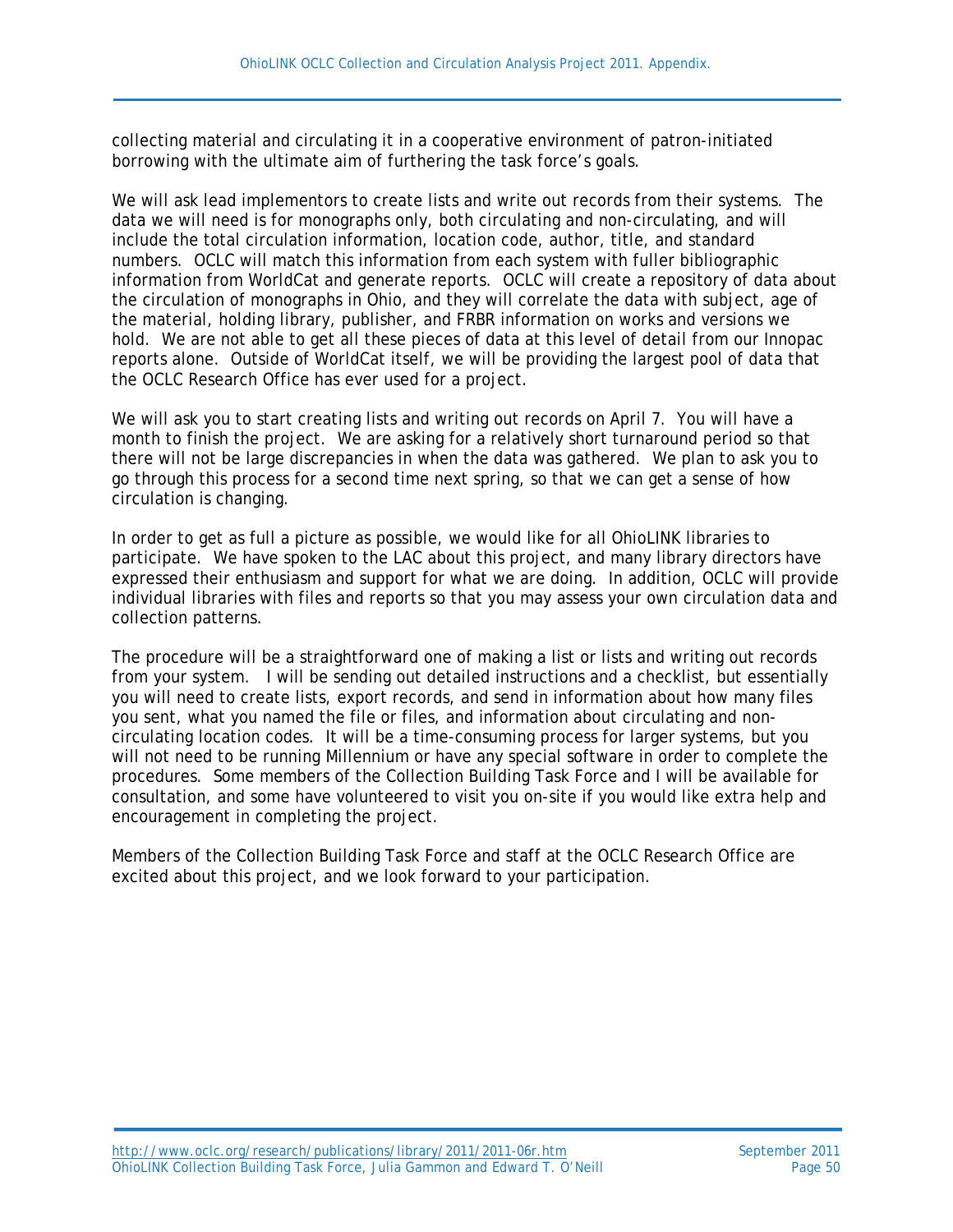## *First Attachment (of Two)*

#### **CBTF/OCLC Circulation Statistics Project April 7-May 5, 2008**

#### **#1: Search Criteria**

**Note**: Use at least a 60,000 count list, or your largest list, if it is available. **Do**: Include records for all monographs, where they circulating or non-circulating. **Don't:** Include records for collection that are loaded into your catalog, but are not part of your institution and do not circulate via OhioLINK.

**Store Record Type: ITEM (i), NOT BIB (b); Use a range of ITEM numbers to construct your search.**

Range Start i10000008 Stop i######## {where ######## is system supplied}

| erm | Jperator | ype                          | $-$<br>Field      | Condition   | Value | Value<br>◡ |
|-----|----------|------------------------------|-------------------|-------------|-------|------------|
|     |          | <b>'OGRA</b><br><b>BIBLI</b> | LVL<br><b>BIB</b> | to<br>equal | m     |            |

**Note**: Adjust the item record range for subsequent lists.

**Example**: the previous list ended with item record i10659031

| Use previous list end-point. | i10659031 |
|------------------------------|-----------|
| Remove the last digit.       | i1065903  |
| Add one to the item record.  | i1065904  |
| Append an "a".               | i1065904a |
|                              |           |

#### **#2: Export Fields**

Export ITEM Information

| Line | Type                 | <b>Field</b>      | Field Code (Caution-field<br>numbers may differ from<br>system to system) |
|------|----------------------|-------------------|---------------------------------------------------------------------------|
|      | <b>ITEM</b>          | RECORD#           | 81                                                                        |
| 2    | <b>BIBLIOGRAPHIC</b> | OCLC#             | 0                                                                         |
| 3    | <b>BIBLIOGRAPHIC</b> | <b>TITLE</b>      | Use the MARC 245 field<br>with no indicators for<br>output (! Command)    |
| 4    | <b>BIBLIOGRAPHIC</b> | <b>LCCN</b>       |                                                                           |
| 5    | <b>ITEM</b>          | <b>LOCATION</b>   | 79                                                                        |
| 6    | <b>ITEM</b>          | <b>STATUS</b>     | 88                                                                        |
|      | <b>ITEM</b>          | <b>ITYPE</b>      |                                                                           |
| 8    | <b>ITEM</b>          | <b>TOT CHKOUT</b> | 76                                                                        |
| 9    | <b>ITEM</b>          | <b>TOT RENEW</b>  | 77                                                                        |
| 10   | <b>ITEM</b>          | <b>CREATED</b>    | 83                                                                        |
| 11   | <b>ITEM</b>          | <b>LCHKIN</b>     | 68                                                                        |
| 12   | <b>BIBLIOGRAPHIC</b> | ISN/STD#          |                                                                           |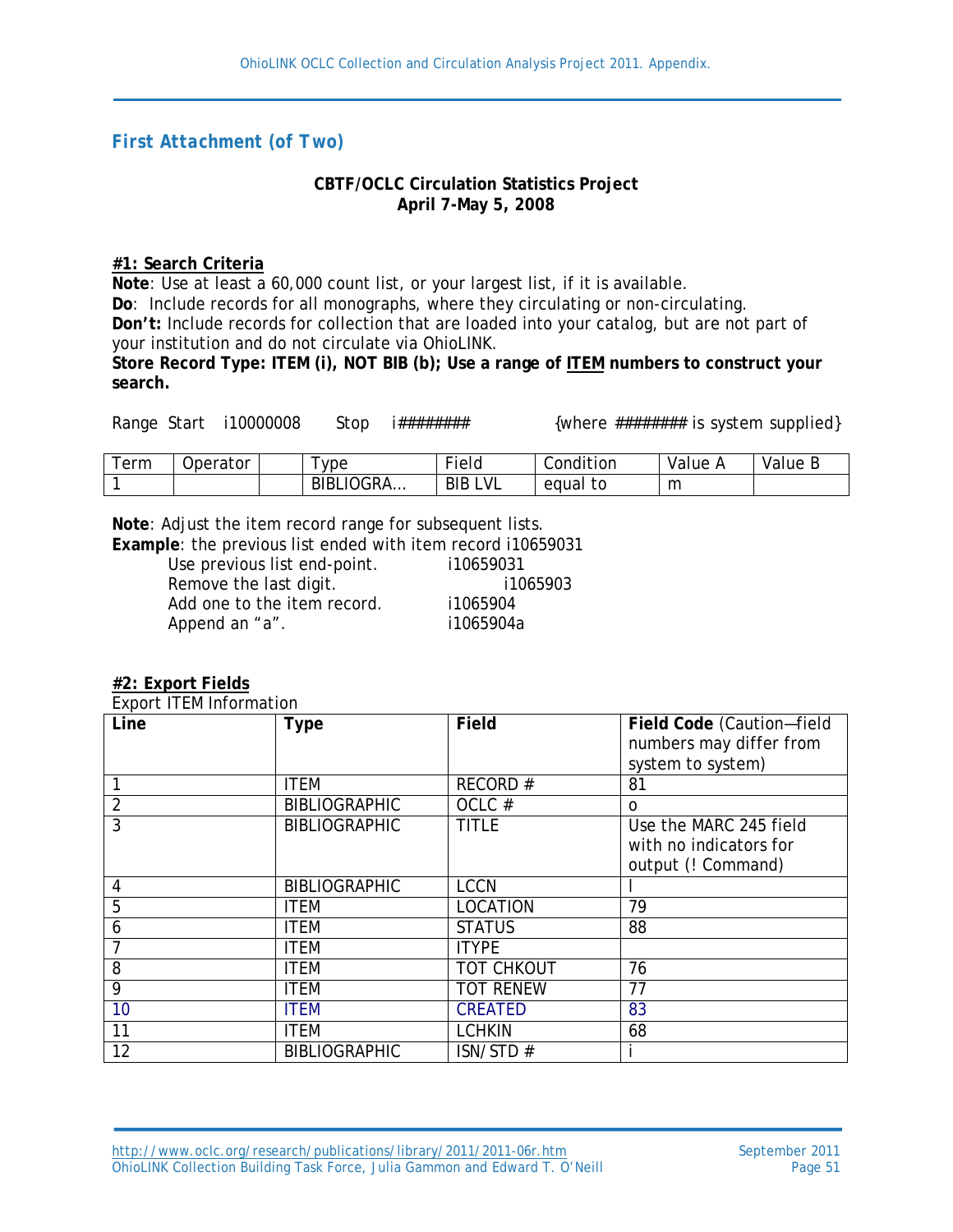Field delimiter = carat  $(^\wedge)$  (set the delimiter to a carat instead of a comma) Text qualifier = No text qualifier needed Repeated field delimiter  $= |$  (vertical bar) Maximum field length  $(0-1000) =$ <none>

If you are not using Millennium, you will use the U>Output User-Selected Format Option to export the records.

# **#3 Send the Data to OCLC**

**Name your files** with your OhioLINK 5-character code and a sequential number. If you do not know your 5-character code, check here: [http://silver.ohiolink.edu/dms/5char.html.](http://silver.ohiolink.edu/dms/5char.html)

**FTP your files** to ftp.oclc.org User name: olinkcir Password: olnk2007

**After you FTP your files**, send an email to Ed O'Neill, oneill@oclc.org and Anita Cook, anita@ohiolink.edu. The email should include the following:

- The number of files, number of records in each, and the file names
- Information about your location codes—what location codes do and don't circulate. (Use status or itype if one of those values is more accurate in your library system)
- What location code(s) denote locations that you would like to break out for statistical purposes, such as law libraries, medical libraries, and regional campuses
- Whether you have you included records for collections that are represented in your system but are not really part of OhioLINK, such as art museums or other institutions. If so, are what location codes should OCLC use to exclude those records?
- REMEMBER THAT YOUR OUTPUT **SHOULD** INCLUDE RECORDS FOR BOOKS THAT ARE PART OF YOUR COLLECTION BUT DO NOT CIRCULATE TO OHIOLINK

**If you do not have Innopac's FTS** product, you may either export records to a disk and mail them to Ed O'Neill (contact Anita for the address) or you may export them to your computer and send them via another FTP program.

**Sample email:**

**From:** John Doe [mailto:jdoe@sample.edu] **Sent:** Tuesday, March 20, 2007 5:39 PM **To:** Anita Cook **Subject:** Files from Sample Ohio University

I have just put 5 files from Sample Ohio University on OCLC's FTP for the collection analysis project. They are:

Sa2ug-1 (60,000 records) SA2ug-2 (60,000 records) SA2ug-3 (60,000 records)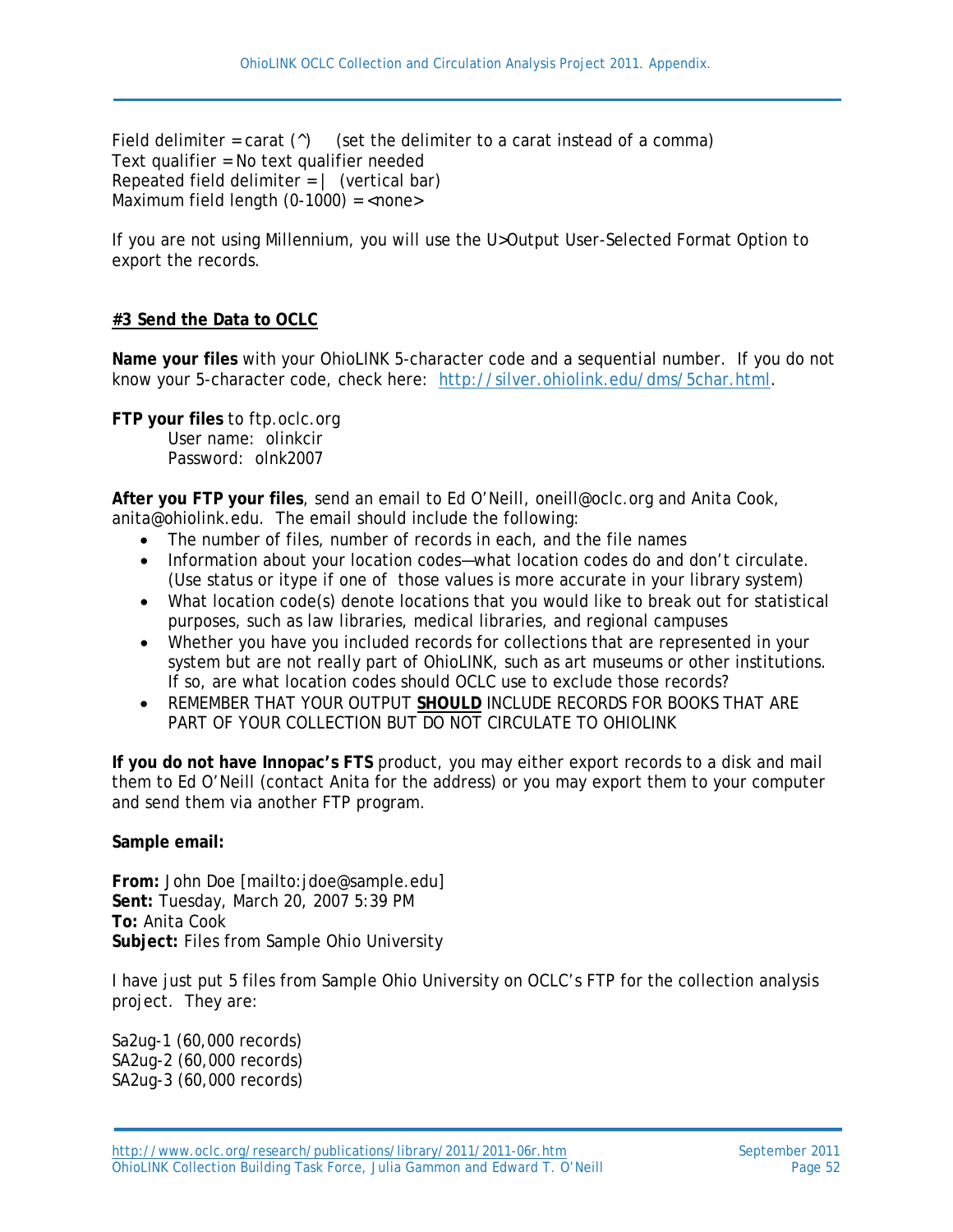SA2ug-4 (60,000 records) SA2ug-5 (15,987 records)

Books in all our locations circulate except Ref and Rare.

Locations we'll want to break out for analysis purposes are all those for our law library (LAW, LAWREF, LAWRARE) and those for our two-year regional campus library (2YR, 2YREF, 2YRARE).

Our system includes records for our city's art museum library, but that library really isn't an OhioLINK member, so I didn't include them in the lists I created.

--John Doe

#### **#4 Questions**

If you have questions about what records to include in the lists, how to construct the lists, how to FTP the files, or anything else about this project, contact Anita Cook (anita@ohiolink.edu or 614.728.3600, ext.325).

#### *Second Attachment*

#### **OCLC Research Project Checklist April 7-May 5, 2008**

- **Finish** your list(s).
- **Name** your files with your 5-character OhioLINK code and a sequential number.
	- o If you are not sure of your 5-character code, see [http://platinum.ohiolink.edu/dms/5char.html.](http://platinum.ohiolink.edu/dms/5char.html)
- **Export** files to [ftp.oclc.org.](ftp://ftp.oclc.org/) User Name—olinkcir; Password—olnk2007
- **Send** email to Ed O'Neill (oneill@oclc.org) and Anita Cook (anita@ohiolink.edu) This email should include information on:
	- o The number of files you sent, number of records in each, and the file names
	- o Information about your location codes—what location codes do and don't circulate. (Use status or itype if those are more accurate values in your library system)
	- o What location code(s) denote locations that you would like to break out for statistical purposes, such as law libraries, medical libraries, and regional campuses
	- o Whether you have you included records for collections that are represented in your system but are not really part of OhioLINK, such as art museums or other institutions. If so, what location codes should OCLC use to exclude those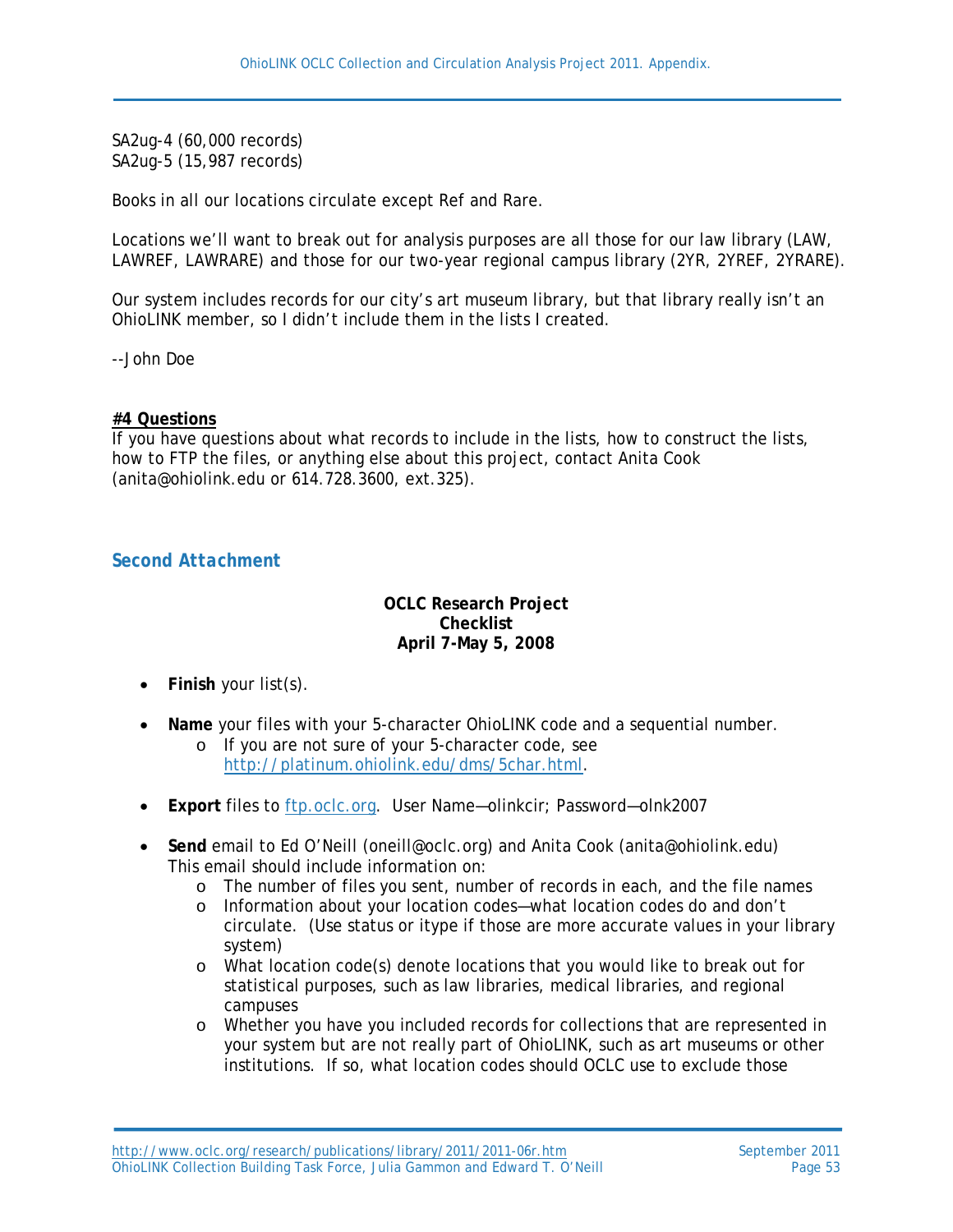records? (But, if possible, exclude these records when you output records from your system.)

o REMEMBER THAT YOUR OUTPUT **SHOULD** INCLUDE RECORDS FOR BOOKS THAT ARE PART OF YOUR COLLECTION BUT DO NOT CIRCULATE TO OHIOLINK

**We all thank you for participating in this project!**

- Anne Gilliland, OhioLINK
- Anita Cook, OhioLINK
- OhioLINK Collection Building Task Force
- OCLC Research Office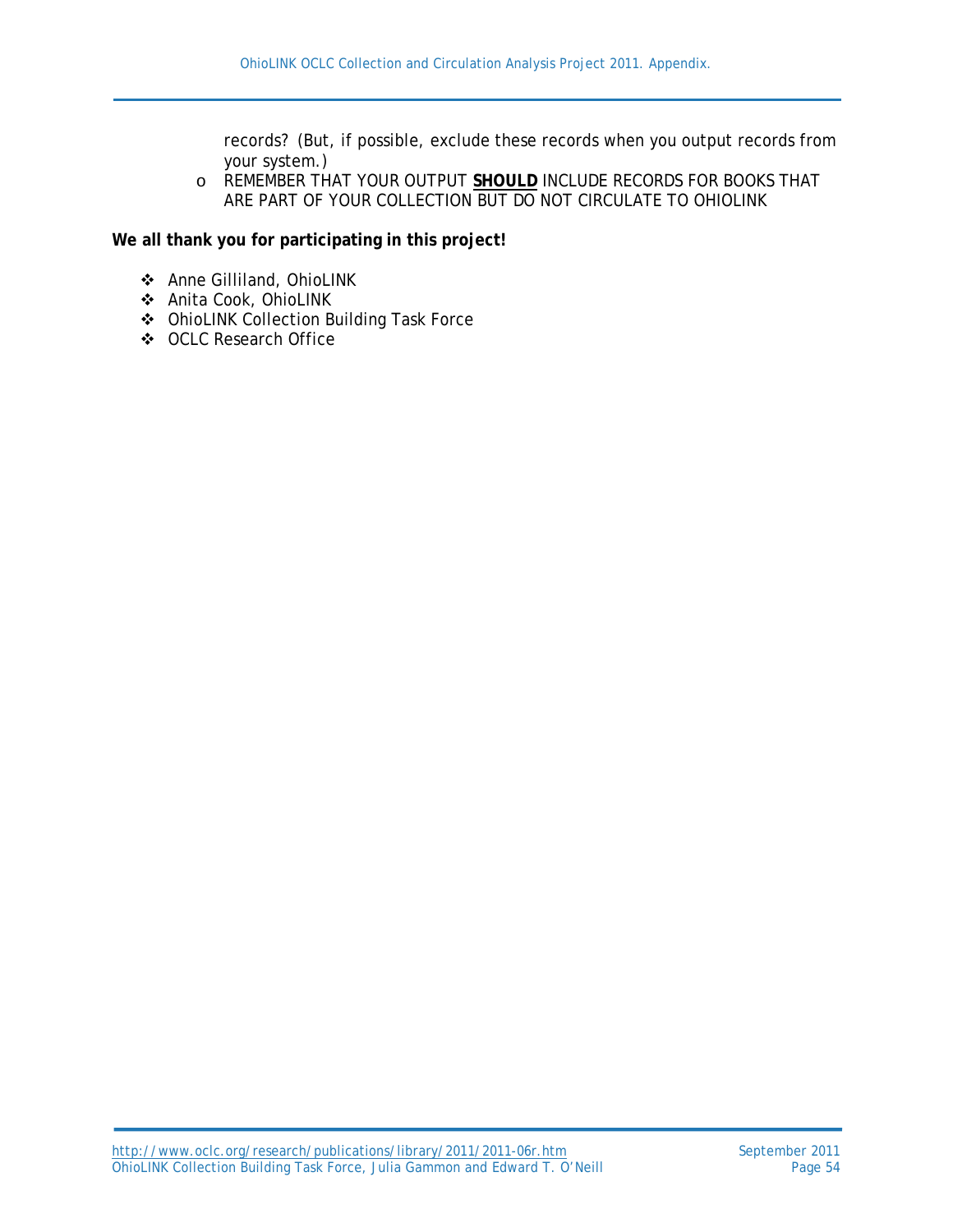# **Breakout Session Reports**

# **OhioLINK—OCLC Research Project February 7, 2008 Program at OCLC**

#### *Public Universities: Group #1 Convener & Recorder: Jerry Newman, UC & Phil Flynn, WSU*

- 1. Surprises
	- a. Language analysis is surprising—thought that there would be a LOT more non-English materials
	- b. Level of detail—wanted more analysis of collection at loc code level
	- c. Found some loc codes that aren't supposed to have circulating items in them; but circ counts are indicated; is there an error in the loc code attribution?
	- d. Opportunity to check abnormal entries; this could develop into a local data fixing project
	- e. Question: To whom do we send data problems?
	- f. Analyzed serials tagged "M" look like monographs but aren't
	- g. Literature collections are huge, but then we all have literature curricula
- 2. Question: Should we share the data?
	- a. Within OhioLINK; most definitely yes
	- b. Beyond OhioLINK; most likely, but with restrictions, and probably only higher level, summary information
- 3. Excites
	- a. Books in science still circulate
	- b. Have stats to share with non-library people (administrators)
	- c. Have independently verified data for the first time
- 4. Need to compile a list of when different data was collected by each institution [i.e. institution name—date on III—first date of circ data (retro or III date)]
- 5. will now be able to adjust bands in the monographic budget from subject use (high duplication to use: and adjust money to match need)
- 6. Compare this study to older studies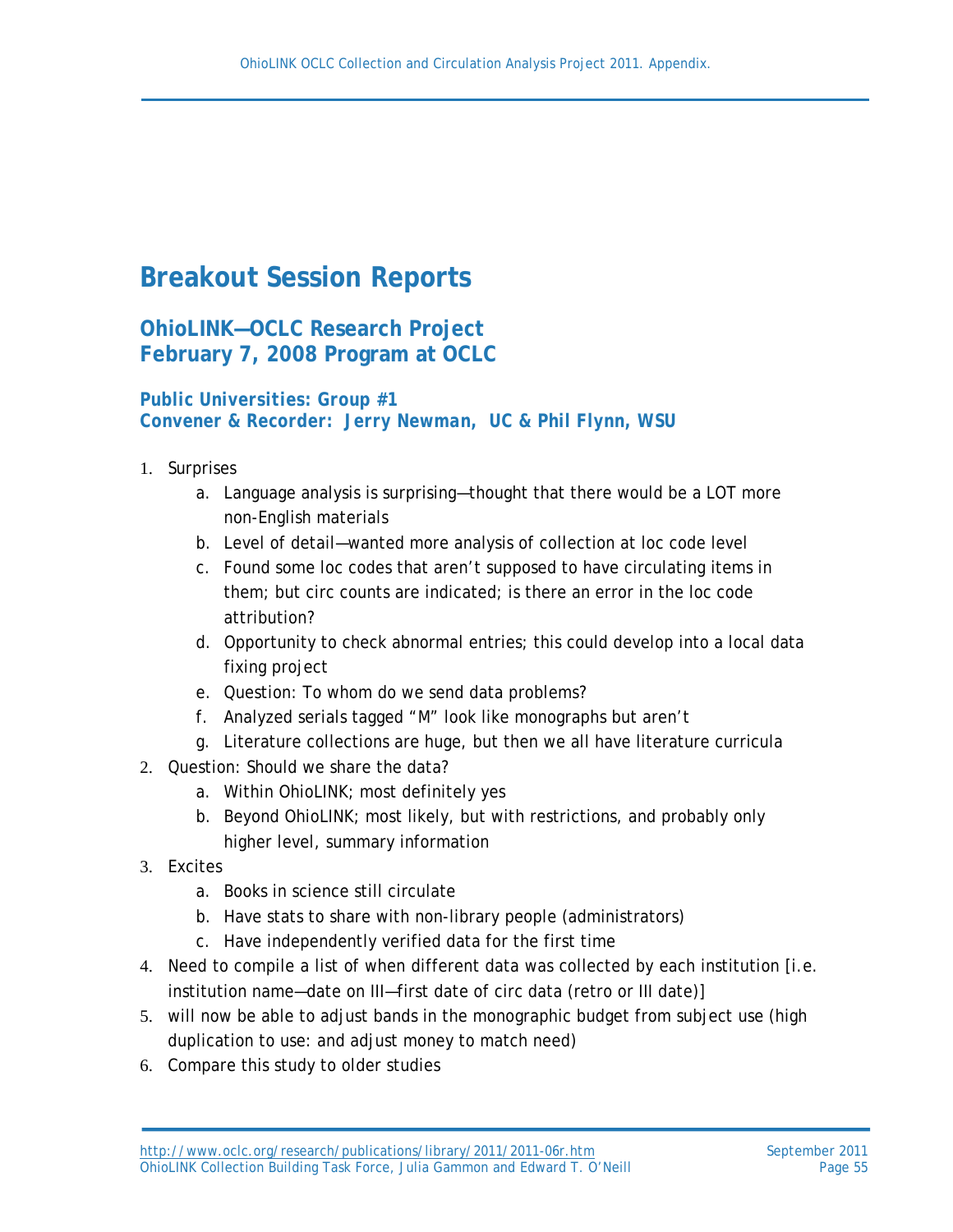- 7. Need more information on figures; specifically unique items; and want a table describing the calculations of each column
- 8. Need an analysis based upon curriculum uniqueness verses subject uniqueness
- 9. Useful to talk with faculty about duplication issues at the point of order; especially where faculty do most of the purchasing
- 10. Create a document that articulates the library perspective of a subject area to help assist cooperative collection efforts
- 11. Soft caps have been more successful than we thought; more happening by what people do than by stated policy
- 12. Keep in mind that a lot of the uniqueness will be dissertations and thesis—will skew uniqueness value in the area the material is housed.
- 13. Want more data: specifically on materials that moved by virtue of PCIRC rather than local circulation; and want a count on how many things with the high circulation were textbooks.
- 14. What to do with:
	- a. Locally want a table of: size X circulation by subject X institutional allocation
		- i. Have to think statewide
		- ii. Enable joint institutional budget planning
	- b. Map curriculum programs to subject areas and then collecting institutions; line up the funding accordingly
	- c. Hot topics: do more with it; particularly a breakdown by LC sub classes
	- d. Make e-book decisions based upon figures of circulation of print material
	- e. Some administrators may decide regional branches are not necessary
	- f. Use data to "kick-start" subject groups
- 15. Limiting copies—must co-think:
	- a. Extended loan periods
	- b. Improved delivery speed
	- c. Special reserve loans (especially for text books)
- 16. Shelve anywhere—move when needed verses where owned
- 17. Want an editable e-copy of the print outs offered
- 18. Need caution with the distribution, and careful explanation, especially in relation to campus administrators
- 19. Match of LC data will be problematic
	- a. Libraries with Dewey collection won't find the LC description of their collection helpful; or NLM collections either
	- b. Want much more specific breakdown within LC class
- 20. Give our individual systems people a HUGE thanks—had no idea this is what they were working on—for institution it was a huge job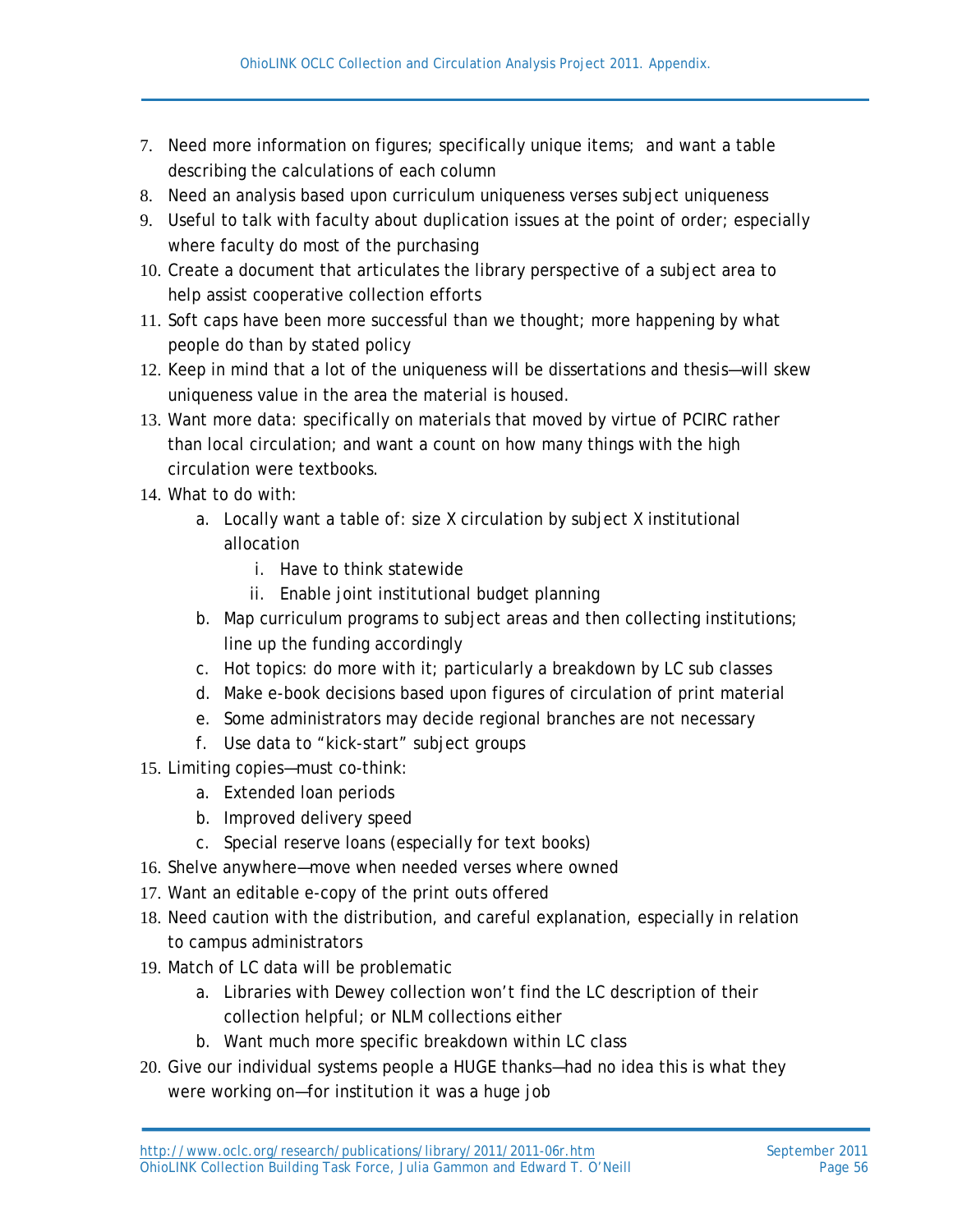#### 21. Reinvigorate the subject groups of subject based projects

22. Start a central purchasing pilot project (example: nursing)

#### *Public Universities: Group #2 Convener & Recorder: Anne Gilliland, OhioLINK & Bruce Leach, OSU*

#### **Can we share this data? How broadly? At what level of detail?**

The group generally agreed that we want to share the data, but we need to define what we mean by "share." We do not want to do any sharing until we have collected the 2008 data and made corrections to the 2007 data. One member of the group suggested that Ed set a deadline for corrections to be sent [it is March 15th].

#### **What surprises you about this data?**

Foreign language materials make up a relatively small part of the statewide collection. The percentage of circulation since 2000 seems small.

Use of books in the sciences is greater than expected [this is not surprising to science librarians].

The level of uniqueness in individual collections is surprisingly low. Is this related to the use of approval plans? Perhaps the time required to select materials that are unique in the state has been too great.

#### **What is lacking from the study? What is not relevant?**

Commentary. We need more discussion of methodology [Anne has material that will help with that]

The study includes only monographs.

So far, the study results don't support our effort to move from thinking about local collections to thinking about the statewide collection.

The study doesn't point toward a target number of copies for each discipline. Do we need to included theses and dissertations?

#### **What additional information do you need that wasn't provided?**

Data on the circulation of reserve materials. Some locations have included reserve circulations in their data, some have not.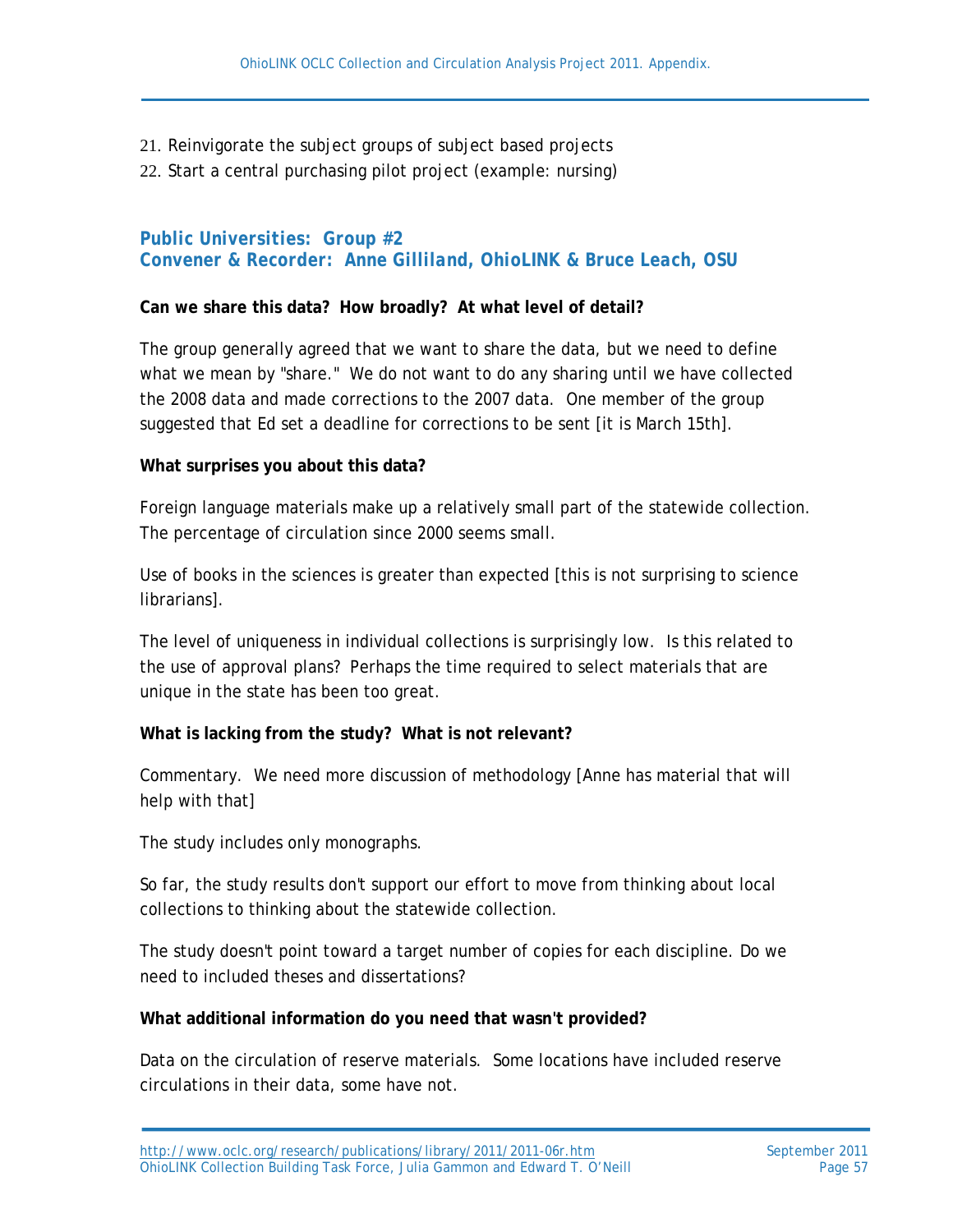Need more subject breakdowns.

# **How do you envision using this information at your library, across institutions, and across OhioLINK?**

That depends upon how well we are able to clean up the data and exclude problem categories of material.

#### **Once the data is distributed, how might further conversations be facilitated?**

Subject specialist groups? Regional groups? Groups of similar institution type?

Sharing the data with the ICPSR data set archive [Interuniversity Consortium for Political and Social Research?].

Conducting more detailed subject analysis for some subject areas (this may be like peeling an onion).

#### **What cooperative projects can you see coming out of this project?**

We need to address retention of copies and promote collecting with an eye toward the statewide collection. That is, buy what nobody else has.

One member of the group related a situation where a library lacking the space to add unique gift materials needed to refer the material to another location, but lacked the staff to do that work.

We need to reexamine approval plans.

### *Independent Colleges: Group #3 Convener & Recorder: Julie Gammon, UA & Andrew Whitis, Muskingum*

#### **1. What surprised you?**

- Science books circulate.
- 40% circulation rate since 2000 (expected a lower number).
- Disappointed that 60% did not circulate.
- Science not being used.
- Old is not always bad, an older book could be a standard in a field.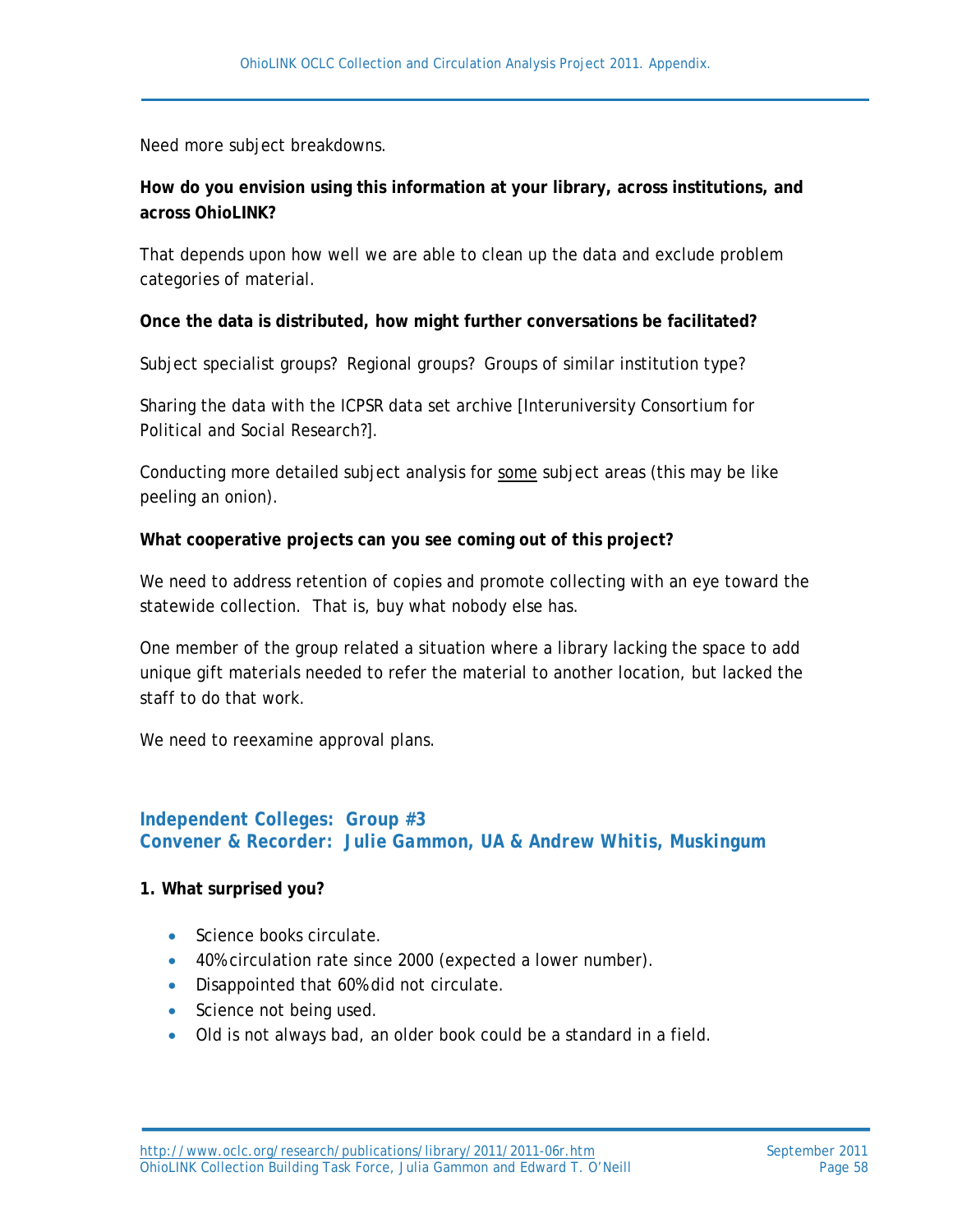#### **2. What excites you?**

- Look at foreign language circulation and maybe use the data to promote collection to departments.
- After heavy "Excel time" would like to work on an article for publication.

#### **3. What is lacking?**

- Aggregated OhioLINK data for comparison.
- Was the checked-out or checked-in date used?
- Not knowing what is being requested through PCIRC. [Note: I encouraged this individual to explore the INN-Reach Circulation report available through Millennium reports. This person is from an OPAL library. ARW]
- Not including in-house use counts. Some libraries scan books found on tables or carts before reshelving and consider that a use comparable to a circulation use.
- Knowing institutional FTE data to determine true peers vs. going purely on collection size.
- Additional reports by peers, collection size, FTE, and existing consortia (CONSORT, OPAL).
- "So what?" factor.
- "Non circs" get rid of.
- Call number detail and circulation by status codes.

#### **3. What is not relevant?**

- Audience level—interesting concept, but not sure how useful.
- Juvenile collection affects overall audience level.

#### **5. How important is the data?**

- Combine with other data during budget analysis and planning for administration.
- Use to justify increasing monograph collection budget.
- May purchase electronic books for areas with low print usage.
- Drive information literacy with some departments.
- Correlate e-usage to print usage?
- Use as a discussion point with faculty. Buying X subject does not make sense any more, it is not being used.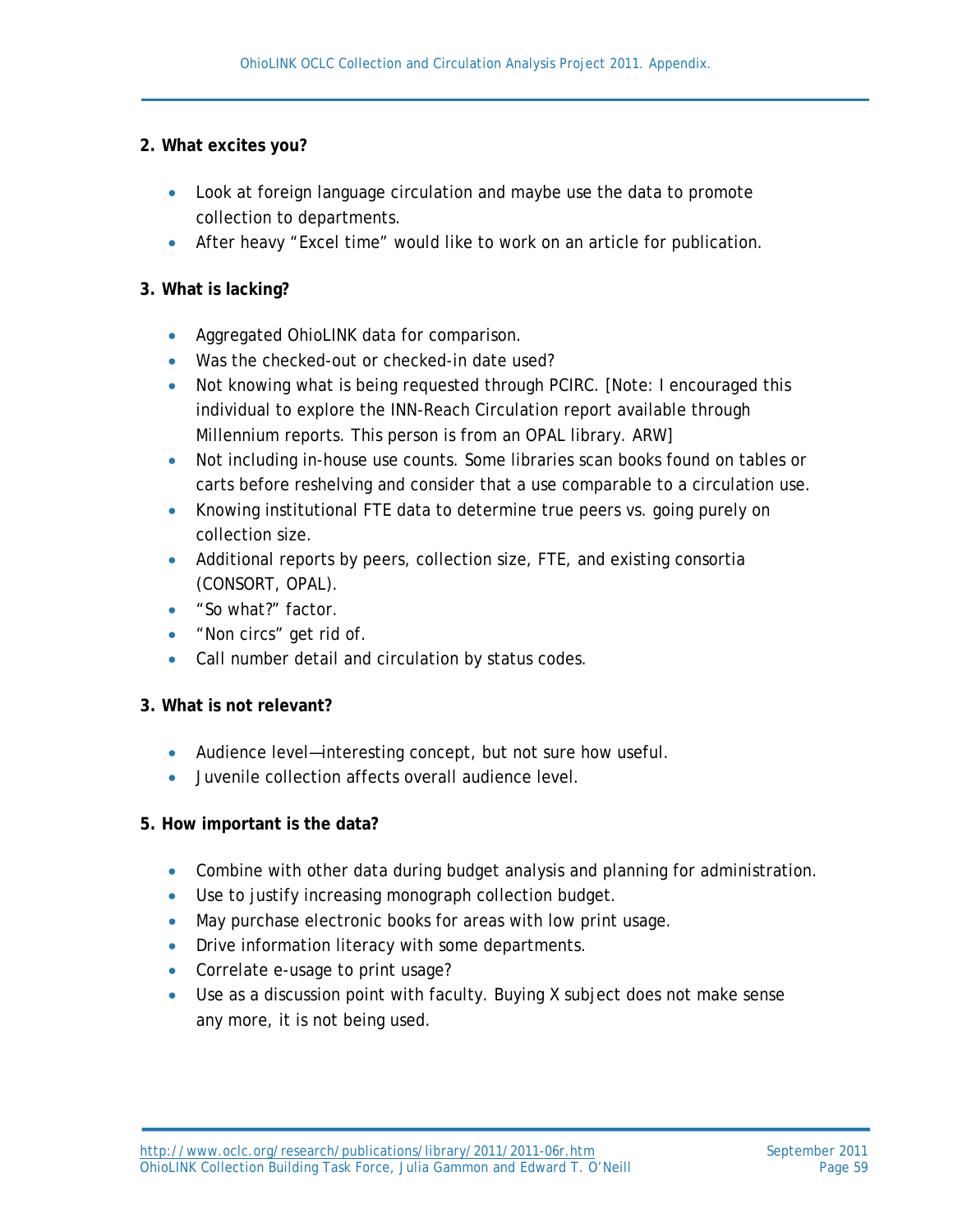#### **6. Will others from your institution benefit from data?**

• Yes. Plan to share with all library staff.

#### **7. How would you envision use of data across OhioLINK?**

- Regions of the state could compare their collections and identify strengths and weaknesses.
- Consider changing the INN-Reach settings (if possible) to allow cooperating libraries to have priority access to each other's collections.
- Lobby for quicker delivery.
- Find peers based on collections.
- Weeding-OCLC has aggregated the data needed to see who has an item and its circulation status. Labor-intensive process using Central Catalog.
- Not Bought in Ohio Reports not always useful. Cannot buy if it does not support my curriculum.
- Is access impacted by cataloging issues? TOC data in OPAC only available for newer materials. Would circulation increase if TOC data were available for older items?
- Reviewing "local use only" policies.
- Reviewing the policy of not allowing OhioLINK items to be put on reserve.
- We now have a tool to identify multiple bib records in central catalog with only a couple holdings and consolidate by encouraging owning library to cleanup of those records.
- FRBRize the Central Catalog.

#### **8. How can future conversations be facilitated?**

- Collect and post how people are using the data on the OhioLINK web site.
- Have another meeting after the second round of data has been collected.
- Concern that we just created a shopping list of rare materials. How do we protect our rare items? We do not always realize what we own until it is requested through ILL. Another member shared that OCLC can create a report that will tell you what you have that is of value, but for a price.

#### **Can your data be shared?**

- If cleaned up, then okay.
- Not sure if campus administration would approve.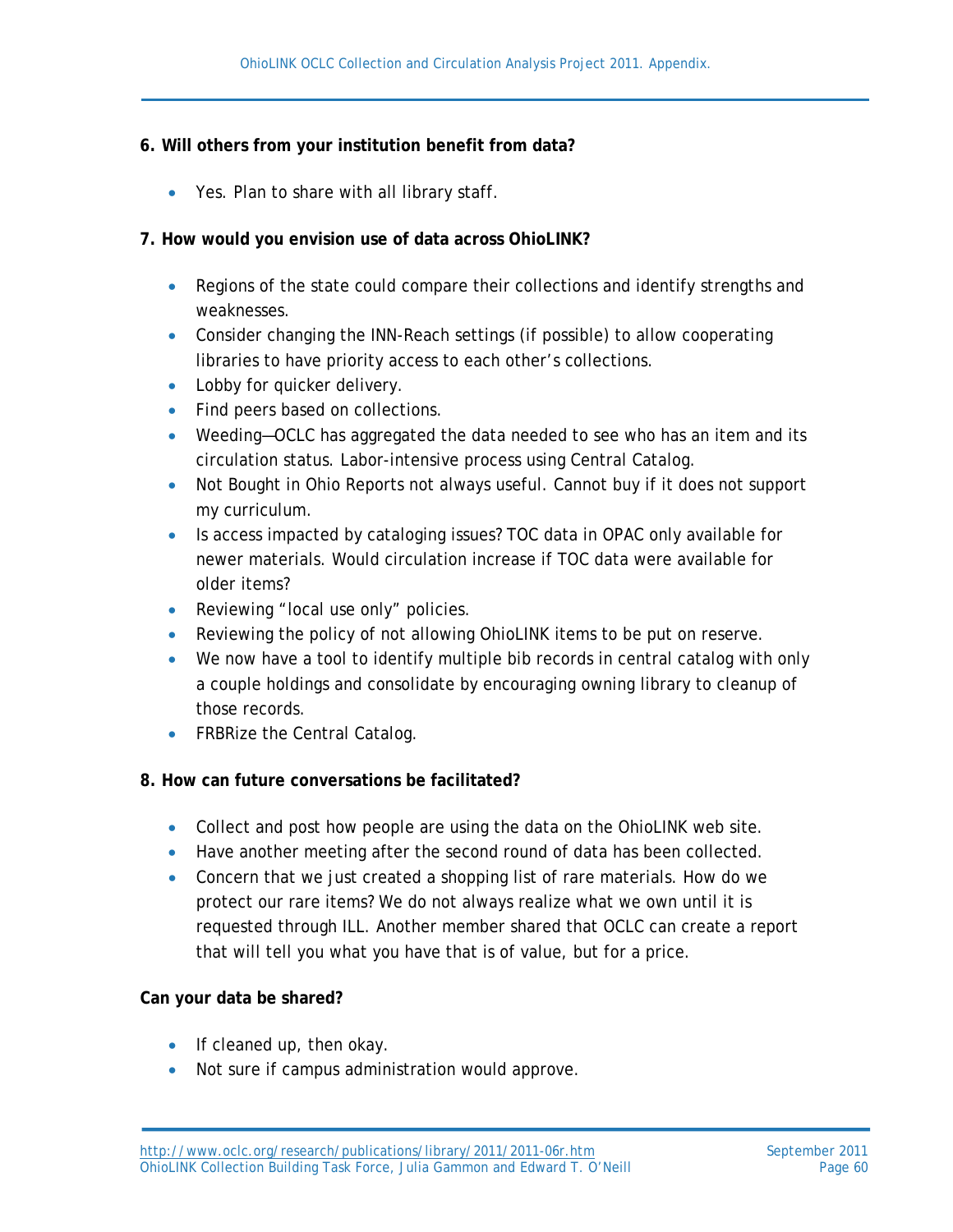#### **Future Plans**

- Mandate participation in subject groups based on strength of local collection.
- Find likely partner for CCD by identifying similar collections.
- Video conferencing would increase participation in these types of meetings.
- Exchange non-used collections with an institution that could use it.
- Discards list on steroids.
- Need to focus on current collections and what we are buying and not worry about managing existing collections.
- Second data collection should help refine soft caps already in use.

#### **What can YBP to do help?**

- Create a list of programs of study at each institution and then find peers.
- A third of the room purchases through firm orders, no approval plans of any kind.

### **Final Comments**

- Need time to digest the data and think about it.
- It was suggested that we send out the set of questions asked to everyone who participated and ask for consideration and response. We might get additional comments, because people did not want to speak out in the group or would have had sometime to think about the data and the question being asked.

### *Independent Colleges: Group #4 Convener & Recorder: Margo Warner Curl, Wooster & Jessica Grim, Oberlin*

#### **What surprises/excites about data?**

- Audience level rubric—very interesting—most of us hadn't thought about our collections quite like that before
- Duplication rate—4.5 surprisingly low—this seems a positive finding

#### **What's lacking, or not relevant?**

• Incorporate explanation of data in more detail—creation of a "data quide" would be very useful for in-house use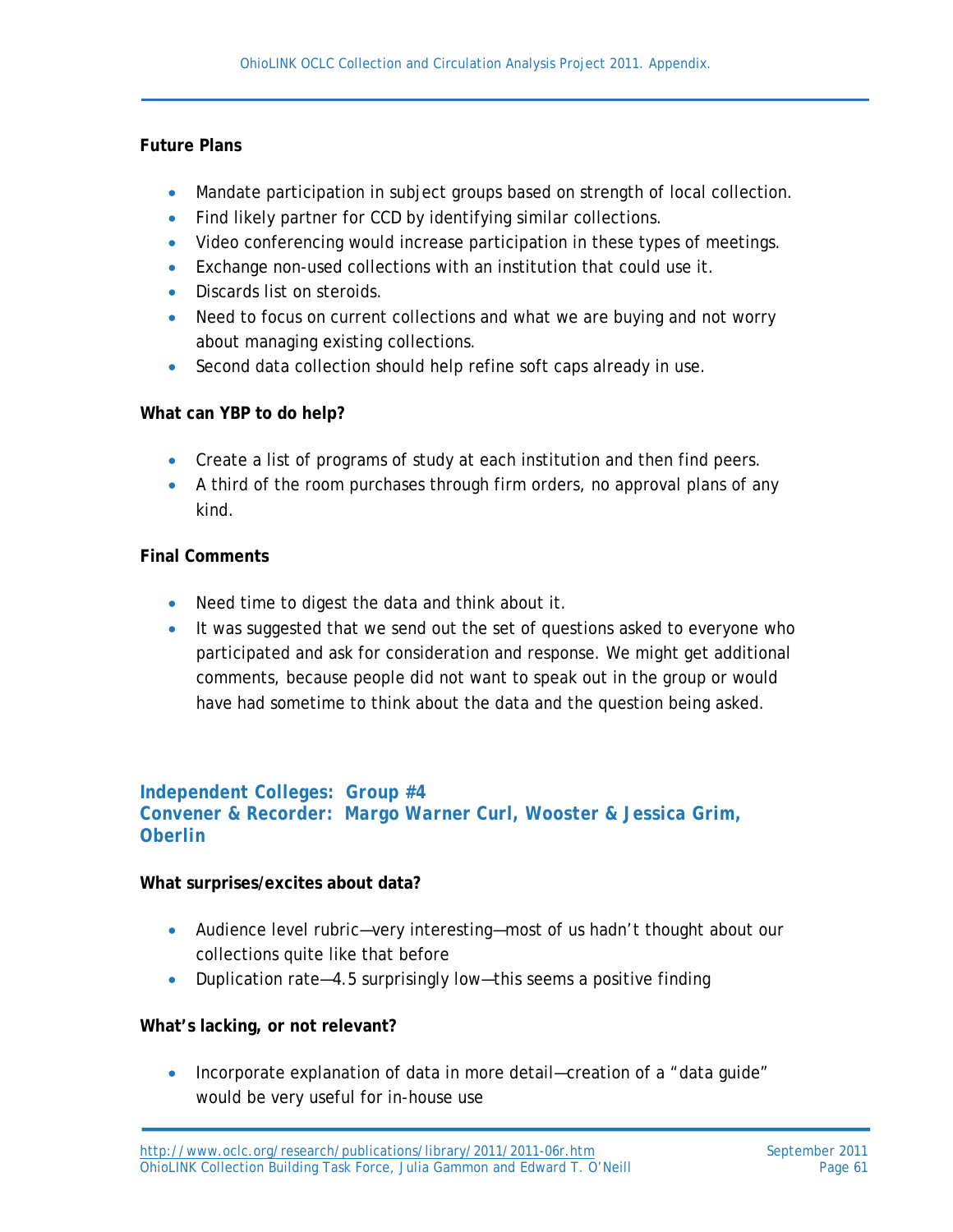- Libraries need access to raw numbers in order to make sense of, and be able to use, the circulation figures
- Need clearer understanding of the project definition of circ/non-circ; it seems clear that different institutions were using different understandings

#### **Possible uses for data?**

• Communication with faculty on a number of fronts; also with administration; could be used to support various collection development/management projects, but must be vetted carefully first by library staff

#### **Data sensitivity?**

- Sharing within OhioLINK and our peer groups is fine & useful—particularly within peer groups the information becomes potentially much more useful through sharing
- The broader the audience is (administrators, faculty, wider community) the more aggregated the information/numbers should be

#### **Future**

- Directors need to make projects coming out of this data a priority
- Soft caps-lots of local issues, need to garner faculty support/buy-in; can be hard for smaller institutions

#### **What CBTF/OL can do**

- Statewide depository projects need to move/develop more quickly as the existence of depositories will be crucially important in supporting projects coming out of this data
- CBTF could facilitate/coordinate pilot projects
- CBTF could poll institutions about areas they'd be interested in working on
- Will "round 2" data be available more quickly (say summer or fall?)
- CBTF could set up a wiki for statewide info sharing about what institutions are doing, or thinking about doing, with the data
- Longer term data collection-consider collecting every 5 (or so) years?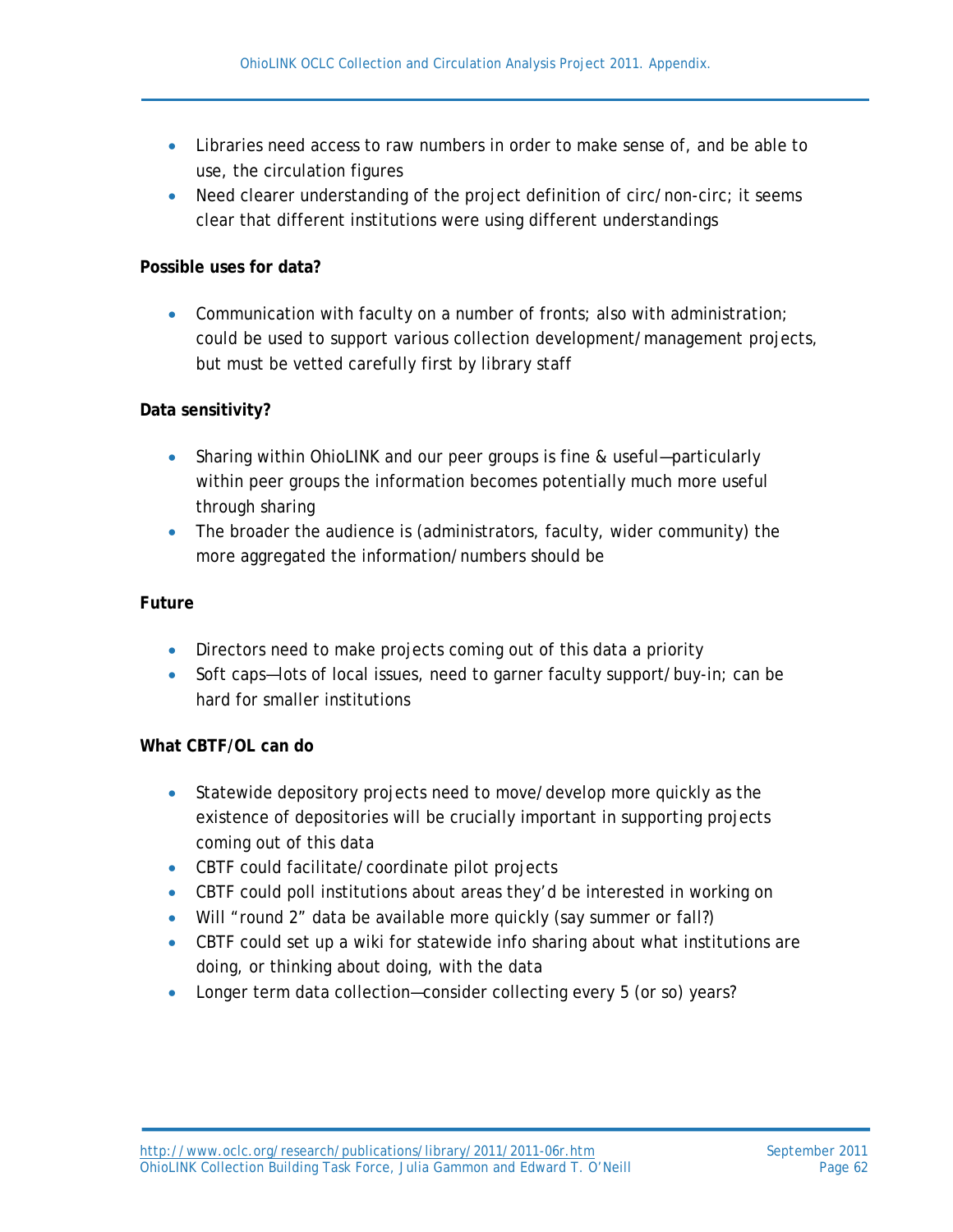## *Two-Year College: Group # 5 Convener & Recorder: Rob Kairis, KSU-Starke & Joyce Baker, Belmont Tech*

#### **1. What surprised you?**

- Circulation stats were higher than expected in several cases
- Unique titles were higher than expected in several cases

#### **2. What excites you?**

- Would like to see how community colleges compare with one another
- Would like to see how community colleges as a group compare to the whole collection
- Would like to see how Ohio community college collection compares to other similar groups in other states
- Anxious to drill down to more specific subject and titles levels

#### **3. What is lacking?**

- Need more information about how to interpret the results
- What are the formulas that were used for the calculations?
- Circulation and non-circulating collections need to be considered when interpreting the data
- Would be interesting to calculate cost/use

#### **4. What is not relevant?**

- Not sure how we will use this
- Statistics will be skewed by non-circulating materials that were included

#### **5. How important is the data?**

- This is similar to the individual iii stats that each library can generate; real importance is if we can see results from others
- This would be very useful to use for weeding collections
- Need a more global policy and procedures for last copy in OL
- Will be more important after follow-up study is done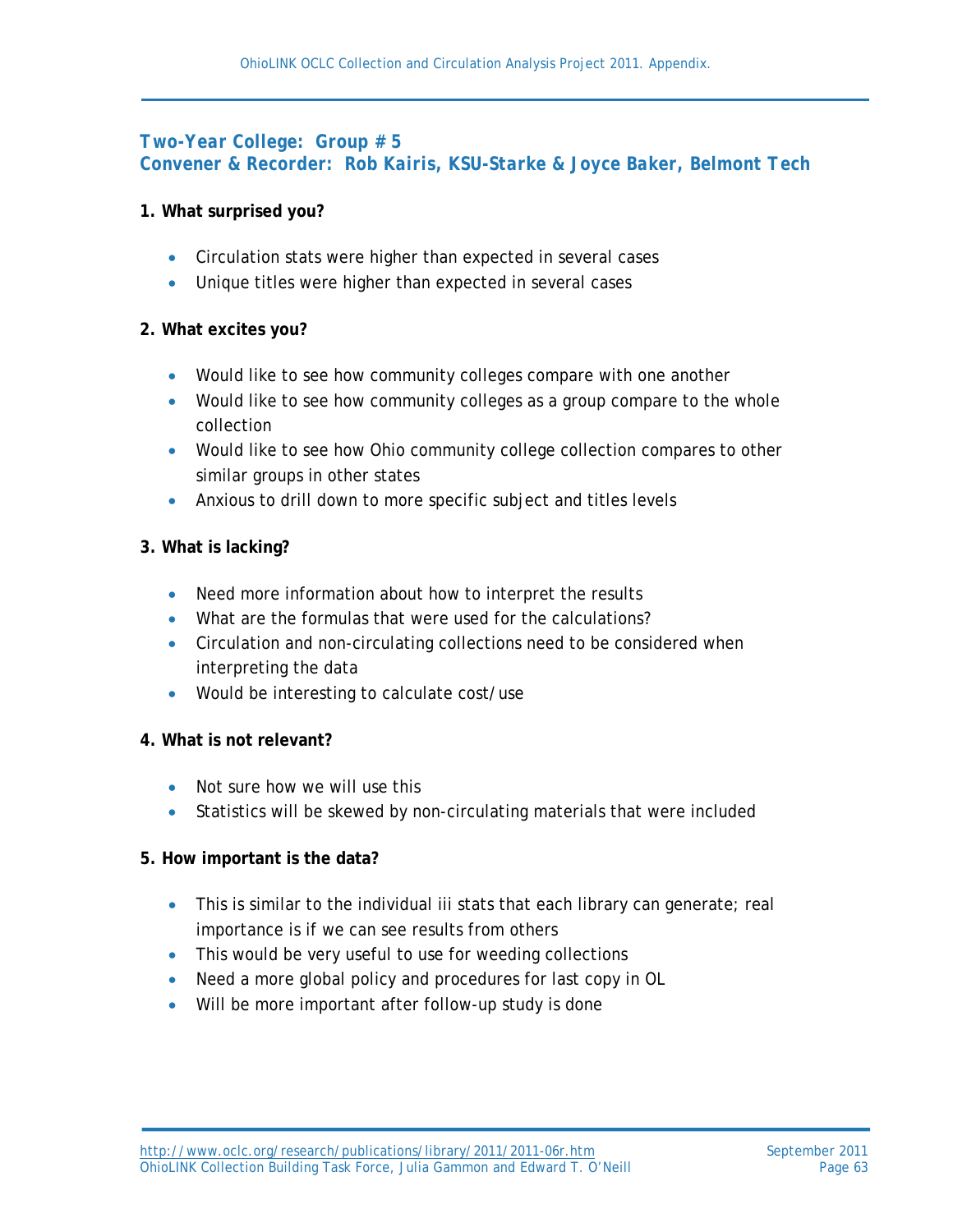#### **6. Will others from your institution benefit from data?**

• Plan to share with staff within the library and with administration if it is beneficial to do so

#### **7. How would you envision use of data across OhioLINK?**

- It is important to see what is not circulating and why. The 2yrs have an especial need for reference materials that do not circulate in OhioLINK. This is usually what the 2yrs cannot afford to buy.
- It would be interesting to see what logical collaborations might present themselves: geographic, course of study, niche publishers, special needs such as reference, etc.

#### **8. How can future conversations be facilitated?**

- This group does not meet regularly. There is a 2yr library directors group but that does not necessarily include the selectors and collection development staff. It would be beneficial to have further conversations. Interesting ideas such as sharing reference materials by using Odyssey and circulating a reference collection need to be explored further.
- Need quidelines for doing pilot projects
- Develop a means for sharing information about projects; perhaps at a conference
- How can this be used in cooperation with the development of the Univ. Sys. of Ohio?

#### **Can your data be shared?**

- Yes, in most cases as long as it is kept within OhioLINK community
- Group felt that the information needed to be shared and accessible on-line (ostaff) if it was to be useful

#### **Future Plans**

- Need more time to digest the information
- Seems that there may be lots of possibilities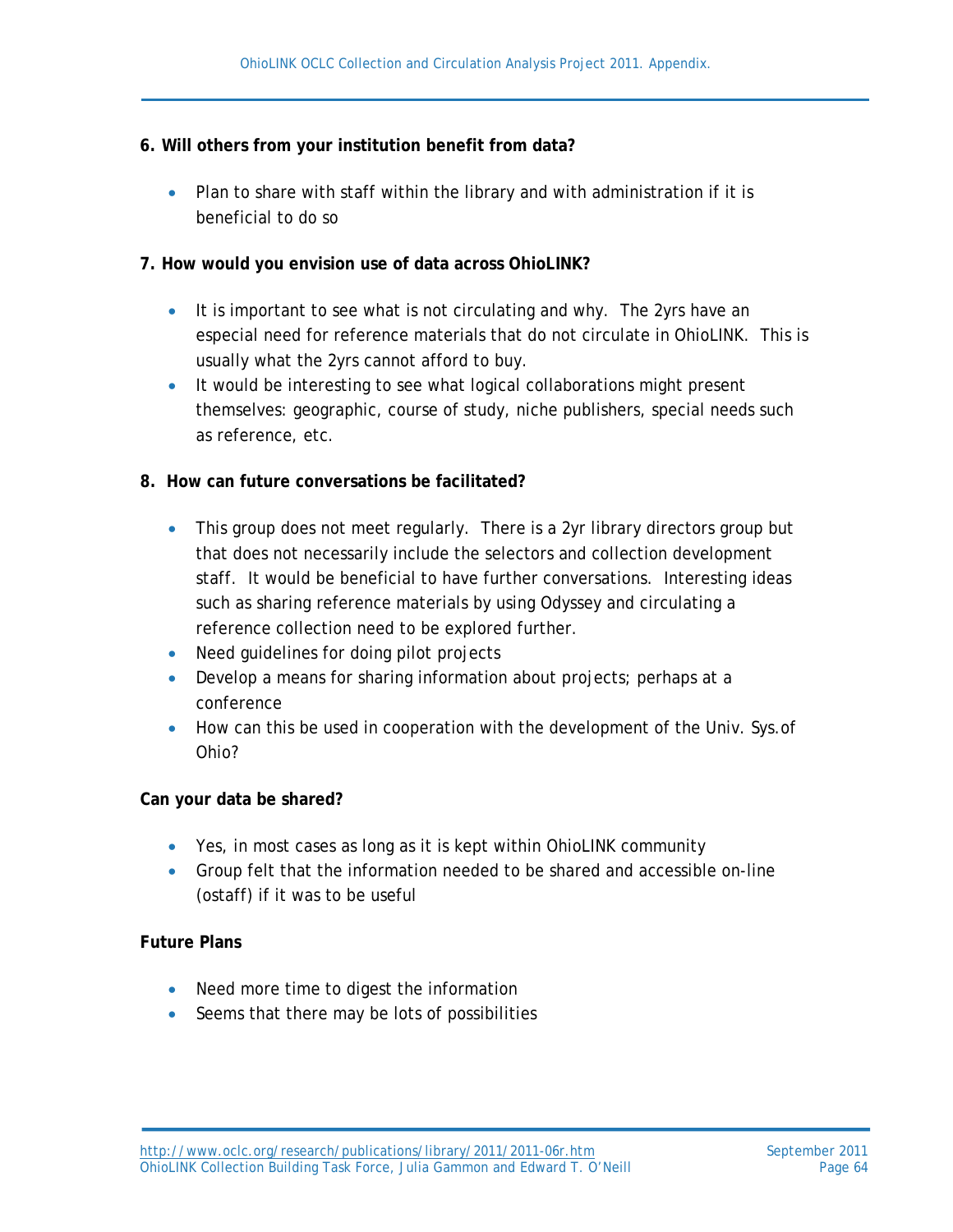#### **What can YBP to do help?**

- 2yrs need more training in how to use slips and other gobi features
- How can approval plans be synchronized?

#### **Final Comments**

• Many of the colleges represented already participated in a soft caps policy. Many used "10" as the magic number.

#### **Additional Notes**

The group agreed that the data was too new to them and they did not understand it well enough to form good answers to the questions we were posing.

It was discussed that the data would be helpful from an operational point of view for an individual library for the purposes of such things as weeding.

The group commented that OhioLINK libraries were already doing cooperative things When the mention of soft caps came up, although most did not know what the term meant, once it was defined just about everyone in the room stated they were already doing it to some extent. Most were not using a specific number, but were checking the OhioLINK Central Catalog for holdings prior to ordering.

There was little discussion of approval plans, because most did not use them. The ones that did, had just recently begun using them.

There was a discussion about the potential of lending non-monograph types of materials. Although videos are already being loaned, many libraries do not lend them. Then there was a discussion about the possibility of lending reference books. If 2 institutions wanted to begin a partnership for reference titles, they wondered if a system could be set up where their materials could be borrowed just between those 2 libraries. Another alternative presented was to use scanning technology (Ariel/Odysseus) to scan parts of reference works and send them to partner libraries.

The discussed ended by asking how 2-year institutions could begin the process of planning the use of the data to more formally discuss implementing cooperative projects. Most did not know (there were few if any directors in the room). One person mentioned that the new University System of Ohio might require more cooperation between specific institutions (particularly ones located in the same geographic area—perhaps different types of libraries).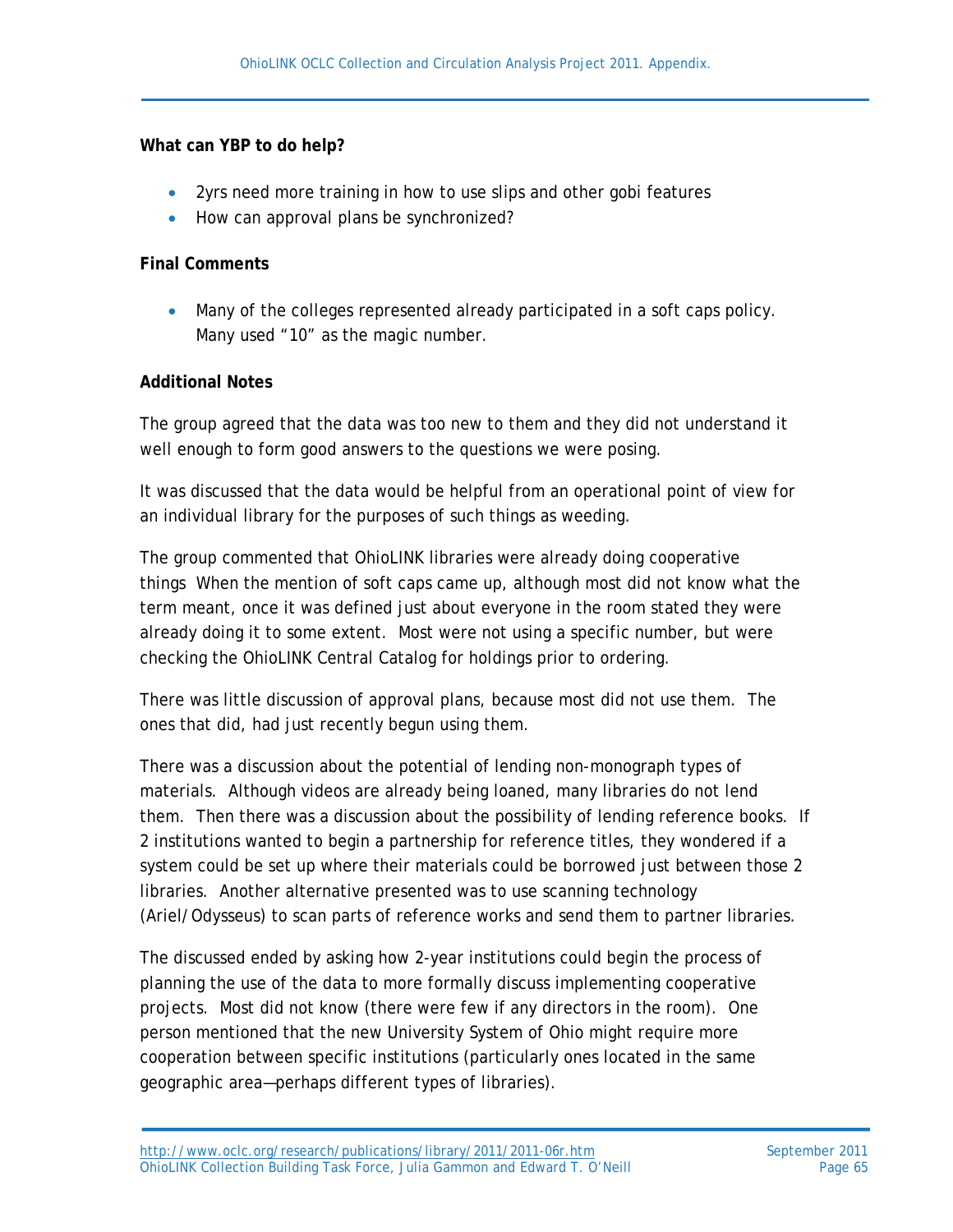# **Breakout Session Reports**

**OhioLINK—OCLC Research Project Meeting April 13, 2009**

# *Group #1 Comments Joyce Baker and Phil Flynn*

#### **What we will be able to learn from the data:**

- If the figures support generally held beliefs about circulation; meaning of 80/6.5
- How many copies of core titles and unique holdings are needed for circulation
- Life cycles of specific collections such as computer science, humanities, etc.
- Where and in what subject areas we have unique holdings statewide
- Correlation between number of holdings in a subject area and circulation

#### **What we will be able to do with this information:**

- Use as a starting point for de-duping monograph collections
- Examine collection budgets: how much money is spent in areas such as middle range materials; on titles that circulate and those that don't
- Assess the effectiveness of the selection process at our individual institutions and our use of faculty and library subject specialists as selectors

#### **Where we need to go:**

We need to:

- *Stop purchasing superfluous duplicate copies*
- Set specific caps for general purchases and separate caps for specific subject areas
- Share information about collection changes, new missions, new directions at our institutions
- Share successful procedures that eliminate duplication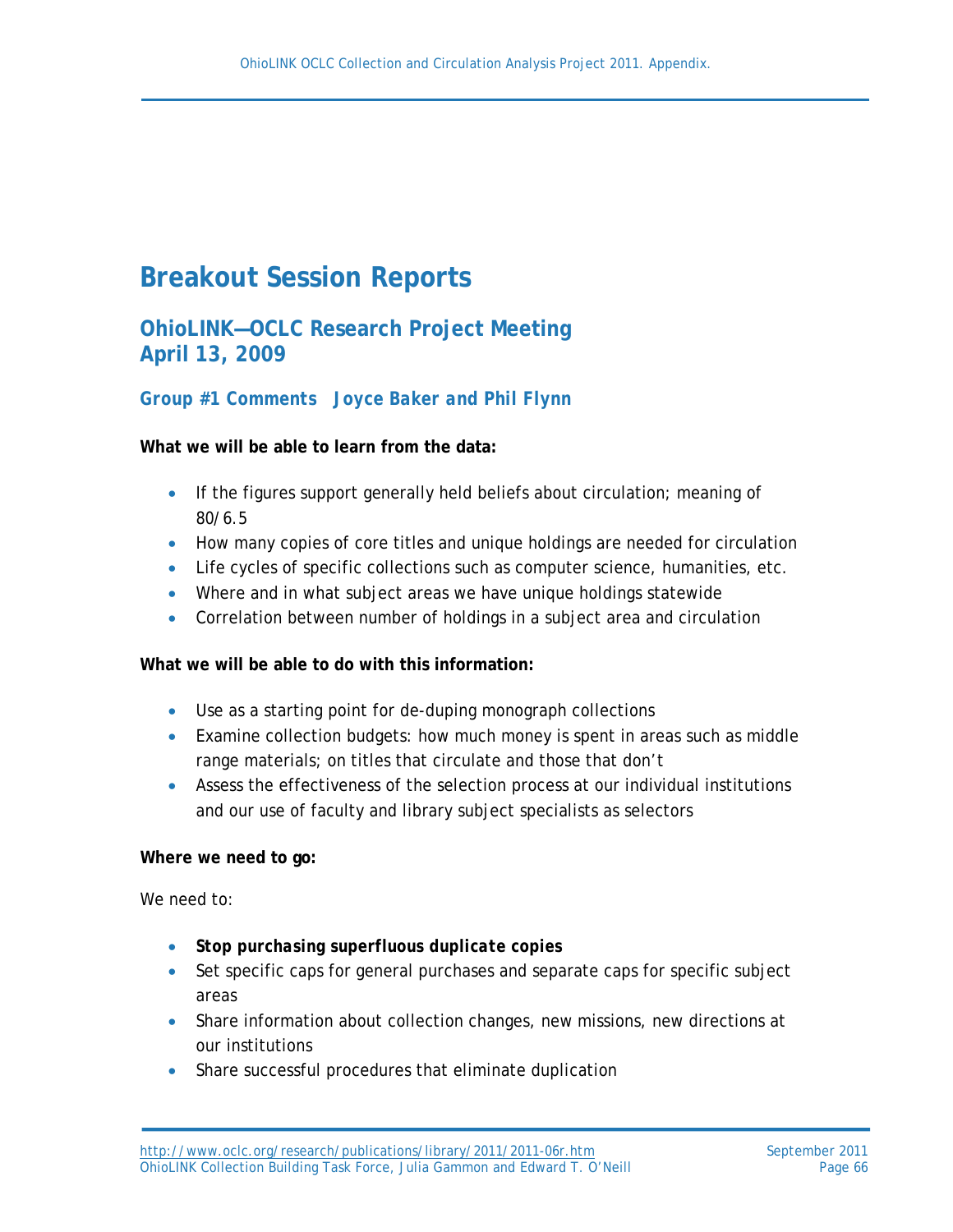- Define ways in which the data can be used to change collection purchasing behaviors
- Examine types of collections for cooperative opportunities: reference serials, e-books
- Examine e-book purchasing locally and statewide; develop a cooperative approach; eliminate duplication and use funds for e-book deals and local unique titles; examine duplication and obsolescence of e-books
- Examine results for similar institutions such as community colleges, ARL's etc.
- Examine results for institutions that share subject specialties and programs
- Improve the selection process; selectors may need more guidance; methods for selecting alternative purchases need to be explored

#### **Considerations:**

- View OL as **THE** statewide comprehensive collection
- Think of our individual collections as the portion of the statewide collection, housed at our location
- How does collection management affect circulation?
- What impact does e-book collection have on the 80/6.5 effect?
- How close are collection selectors to the users? How do they assess user needs? Are faculty asking for less; are students asking for less; what areas are they requesting; what is requested on ILL?
- How effective is Patron-based purchasing (currently there are pilot projects at several colleges)?
- We need to be diligent about pcirc efficiency
- We need to consider how our collection and its use will be affected by state directives and future trends in education and incorporate this into collection decisions
- Does the old way of doing things match the direction that education is going?
- Does it match the needs of library users?
- Should we be spending print book money on other areas?

#### **Information needs:**

- Documentation about the details of the project: subject lists used; how reserves are treated, etc.
- Specific definitions/glossary and column formulas
- What comparisons can be made with last year?
- Specific guidelines and directions for comparisons: what comparisons are possible; how can data be massaged?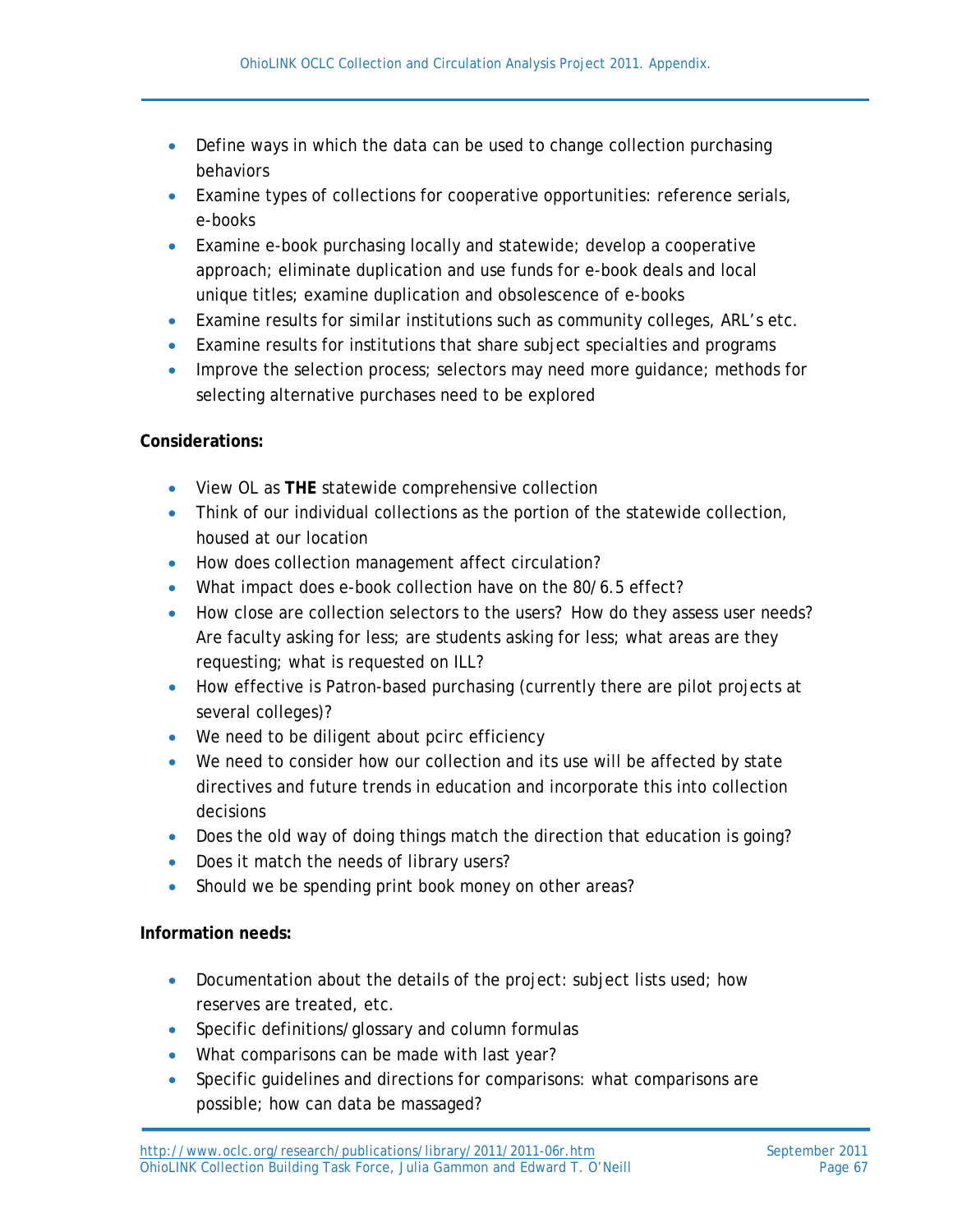- SAS or statistical analysis tool
- We need to know if users needs are being met with the current collection and number of copies
- Circulation is not the only measure of use; how can we assess use of materials not circulated?
- How can data help us with "future looking"
- What trends can be seen?

### *Group #2 Comments: Margo Warner Curl and Danny Dotson*

- use data as performance measure of library—comparison to similar institutions
- %age of coverage in OhioLINK—identify strong collections
- SWORCS project as model
- Less use of non-English. Problematic? What is driving that? Why Italian & Chinese?
- Budget-adjust profile w/YPB
- 4.5 copies per title—why has it stayed the same?
- Book ordering down at Wooster—same thing observed at Wittenberg
- What data will we ultimately get? How fine a level of data can we get? Could help with making weeding decisions. Suggest one institution do a very sophisticated analysis that could be used as model for others
- If we have fewer copies—with more in depositories—will be a cost to this as the cherry picker system in some of the depositories has limits … may require some more infrastructure spending as retrieval systems will need updating
- Future of OhioLINK central catalog (CatArch). hope will provide more robust pcirc data
- Rethink funding allocations?
- Undergraduates use books more than grad students or faculty—purchasing fewer books does not serve undergrads
- Get subject areas together. Do some standard analyses in specific subject areas to light a fire under subject groups

#### *Group #3 Comments: Andrew Whittis and Carol Zsulya*

#### **What does this data mean for OL collection**

- Raises questions about circ vs. preservation of intellectual record. Focused on use, which is important to collection development, but shouldn't be the only factor.
- Tying this data with Depository guidelines for preserving for access.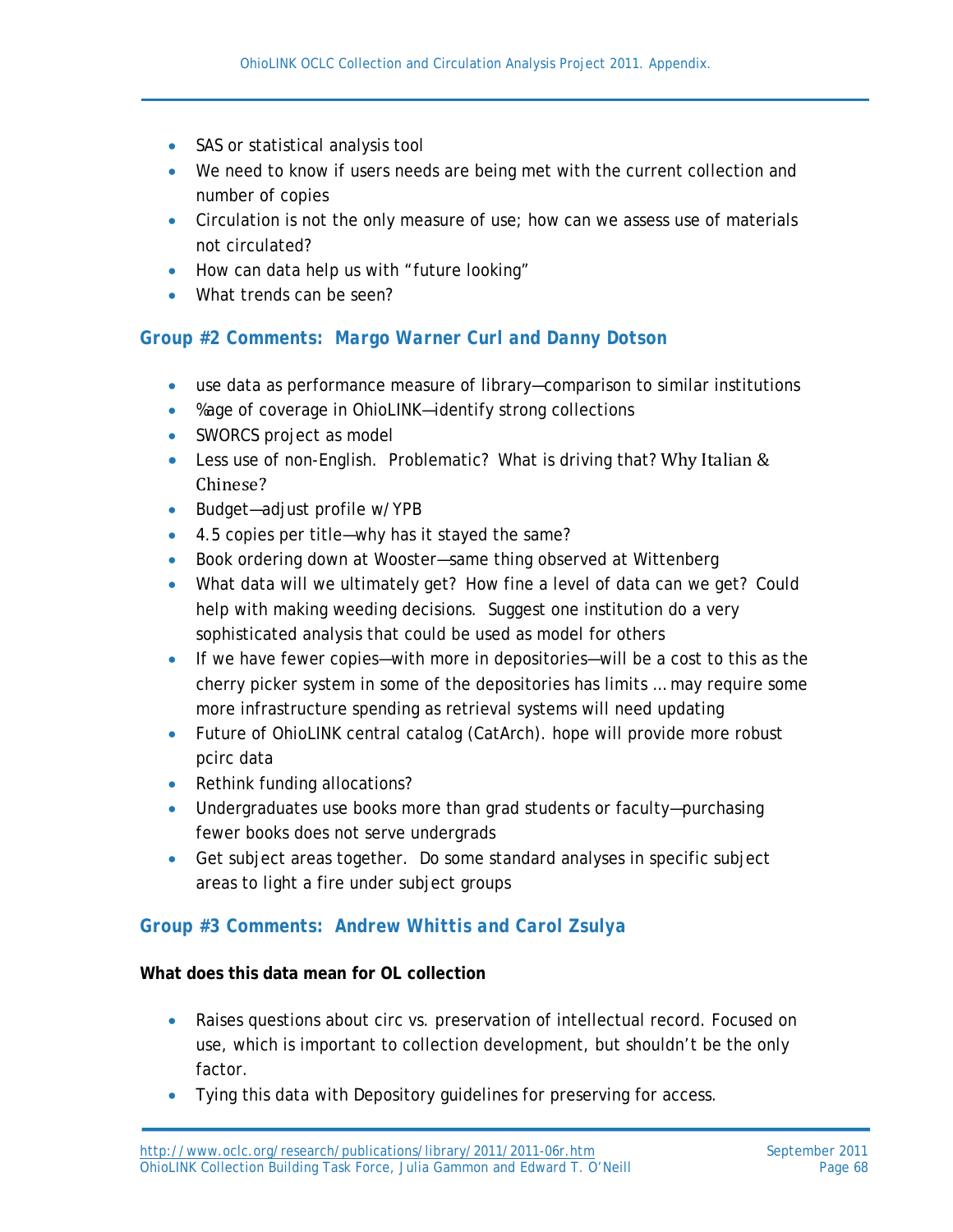- Private collages can do more deselection knowing that depositories will retain what they have. While, private colleges may not ever make a deposit, it will influence local level collection management in the long term.
- Last copy in OhioLINK cries out for digitization if possible.
- Digitize high use items.
- Some rare books now showing up in Google books.
- **1. What does budget look like and does this data help**
	- It is now more important to see who is buying what to make sure that scarce dollars are spent to the most benefit. This is difficult since everyone is not using YBP and even those that do, don't purchase everything through YBP.
	- Most everybody in the group uses soft caps currently.
	- Shelves are full, budget flat. This data can help make decisions as to what to keep and where to prioritize spending.

# **2. Can you use this data for coop purchase? How?**

- Kenyon-Denison joint approval plans implemented 4 yrs ago, works perfect according to Scottie.
- KSU joint nursing approval plan between Kent main and branch campuses starting in July 2009. All money into one fund code. Campus identified specialties, broke up LC ranges for selection and to share workload, Campuses wanted randomization. YBP is implementing. Auditor ownership issues not a problem, since main campus gives dollars to regionals to build collections.
- OPAL starting a group to identify project(s). Most involved to date do soft cap. Looking at developing a model to do cooperative collection management. First face to face meeting in May.
- Joint approval plans a tough nut to crack.
- Did away with approval plans, went to slip plan more work on selector, but allows for soft caps to be applied.
- A big challenge is that some colleges order pre-pub, which sometime beat YBP profiling. Problem is that the current way is not systematically planned within the state. Whoever gets to place order first gets the book.

# **3. New approaches to coop purchasing**

- Fund management at local level is problem.
- The big idea of centralized acquisitions with random localized housing is good in theory, but hard to implement.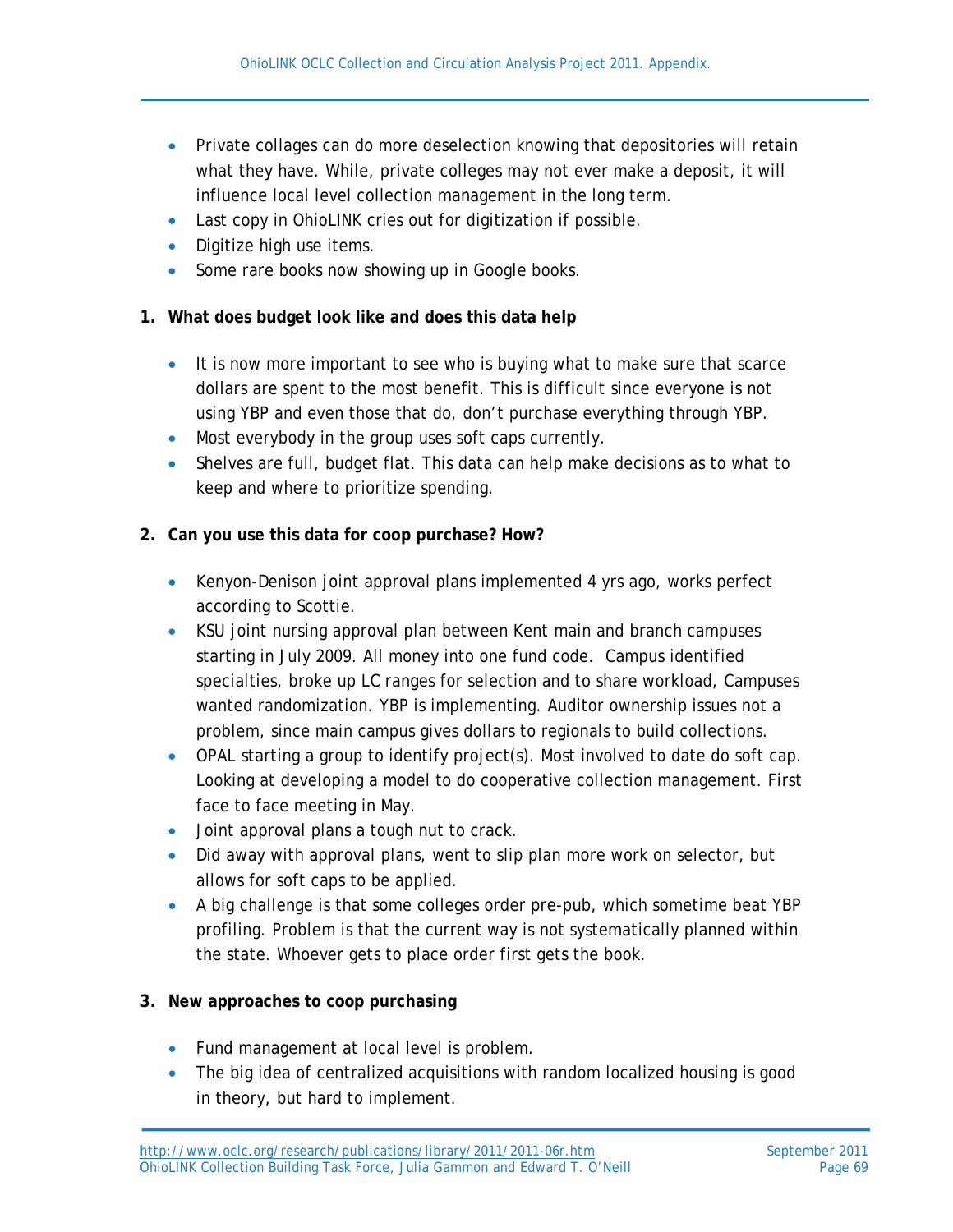- Kenyon-Denison currently doing floating collections. Works because they are similar. Would be an issue because of all the non-LC Dewey schools.
- User doesn't care who owns the book.
- 80/6.5 metric may not be the best to focus our thoughts.
- OSU is rethinking how they accept gifts. Example, some countries provide free copies of items. This may not be the best collection to build, because it would not have wide appeal.
- We each have very different constituencies and there isn't a one size fits all approach.

# **5. How can we improve coop buying?**

- Unlikely that we will have 65 local systems in the future.
- It was a big step backward when the new practice of suppressing brief order records from the Central catalog was implemented. Now we don't know what people are buying.
- There is a state mandate for cooperation among all library types. Take to logical conclusion. We will have one catalog for all of Ohio libraries. Be able to see how many copies are in the state. Google model applied in catalog.
- Since we are all moving to caps, it would make better use of time and money if there was an overriding statewide plan. Maybe pooling percentage of money for monographs is way to go.
- CSU conducting faculty focus groups. Most (not all) of their faculty doesn't care where monographs come from, as long as they have access to it.
- Faculty resist the use of the cap because it's a major that we offer. Use own judgment if it's the 6th copy. This is where the hard cap is not realistic. School that has PhD program feels that they need to have it and would override the hard cap. They need it because they talk about how they teach their students.
- Browse is a lie.
- OSU doesn't have a very deep history collection, expect others to pick up. No one is so big or small that we can't rely on each other.
- Ed O'Neil's comment: Soft caps don't seem uniform. Some things are justified. Each campus would have core collection. Then another tier. Need access statewide, but not local campus. Foreign language items have a smaller soft cap than other subjects.
- Unique programs drive collections and make it easier for some.
- Core funding would be a hard sell for some schools for books, even though we are doing it now for e-journals and e-books. No one suggesting that local needs wouldn't be addressed….need to do central monographs collection.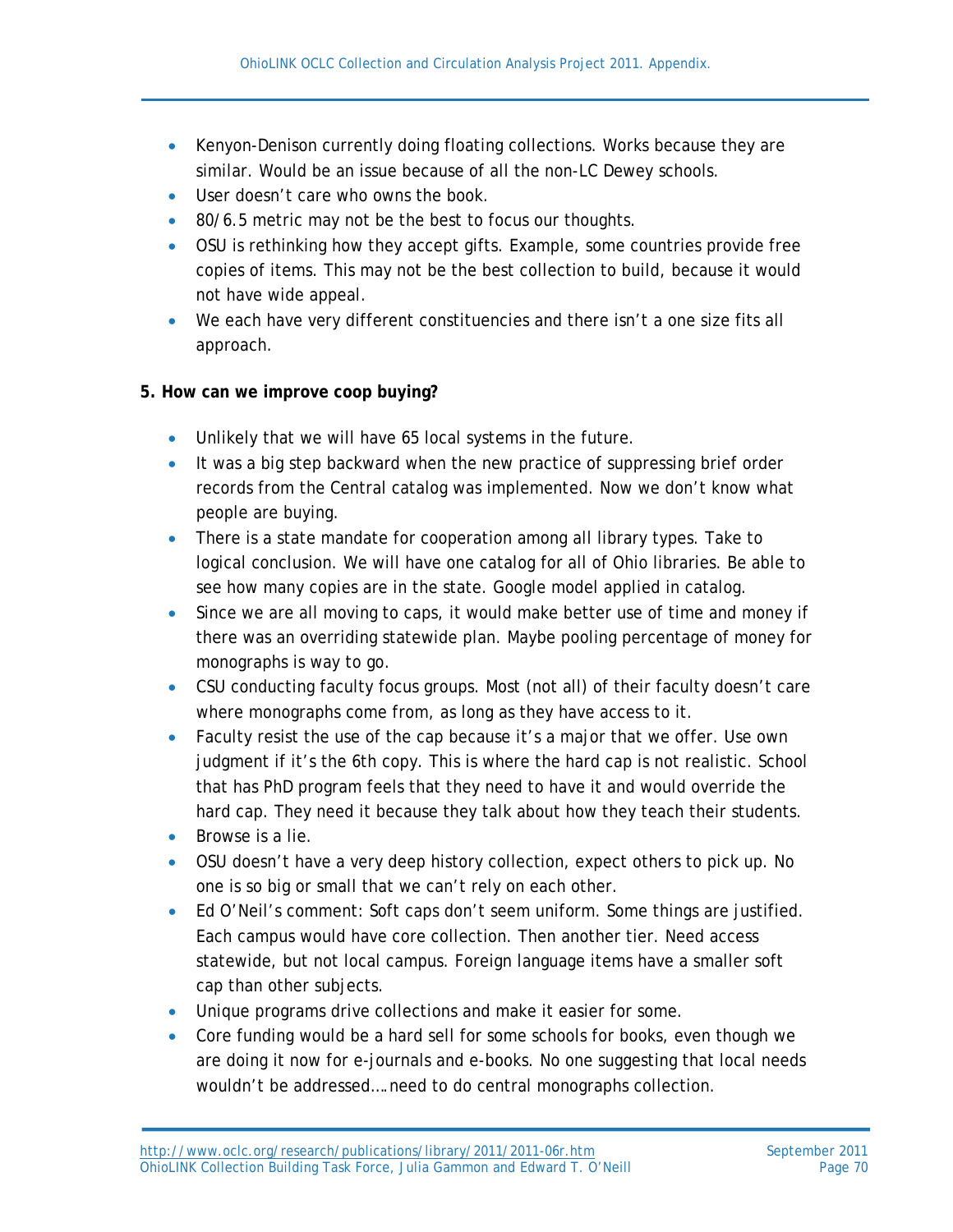• Capital budget vs. operating budget. Could we get support from the Ohio independent college association to get an accountant to help sell this concept to our local CFOs?

#### **6. Other questions about the data?**

- Study is great, but just monographs. What about other format types...a/v items. Ed said that a/v is a challenge since many libraries don't allow a/v to circulate. No equiv circ data to measure use.
- Do people still buy books on tape and videotapes? People buying CDs and DVDs. Directing faculty to use Digital Video Collection and only buy AV if specifically requested.
- Kent State has called and received permission to transfer VHS content to DVD content. Just takes a call sometimes. Others are surprised that VHS tapes are still being used.
- Scottie dreaming…what about digital on demand…get out congressional delegation to Washington to get a revision of DMCA. It's been ten years and it's not working. Something needs to be done to allow for us to digitize on demand. We're being cooperative, efficient, effective, but we're tying own hands not doing digitization on demand. If OH delegation would work together, we could be the leaders in the US. Look what Ohio is doing about this Federal law tying our hands.
- Perhaps, if meet a certain criteria, we can digitize, and make available. If need to pay a copyright holder than we could do that as well. Graham said that Google would like nothing more than to digitize on demand and has a bunch of lawyers trying to figure it out.
- Somebody with deep pockets would have to be interested to get DMCA changed. Big music, Disney, and publishers like to keep it the way it is. Once Google can figure it out, the change will happen. There is far too much money involved.
- Libraries need to be at the table to make sure the Google solution is not worse than what we have now. Scottie thinks that OH has the best chance. She is not anti-paying, but libraries need to be at the table and have collective power.

#### **Other comments**

- How can YBP help us with the data? Would it help if every OL library had a baseline YBP profile to help address some of these issues?
- Wilmington uses Amazon for user generated orders. If books a patron wants is not available in OhioLINK, they order a copy from Amazon and process it and then get it to the patron.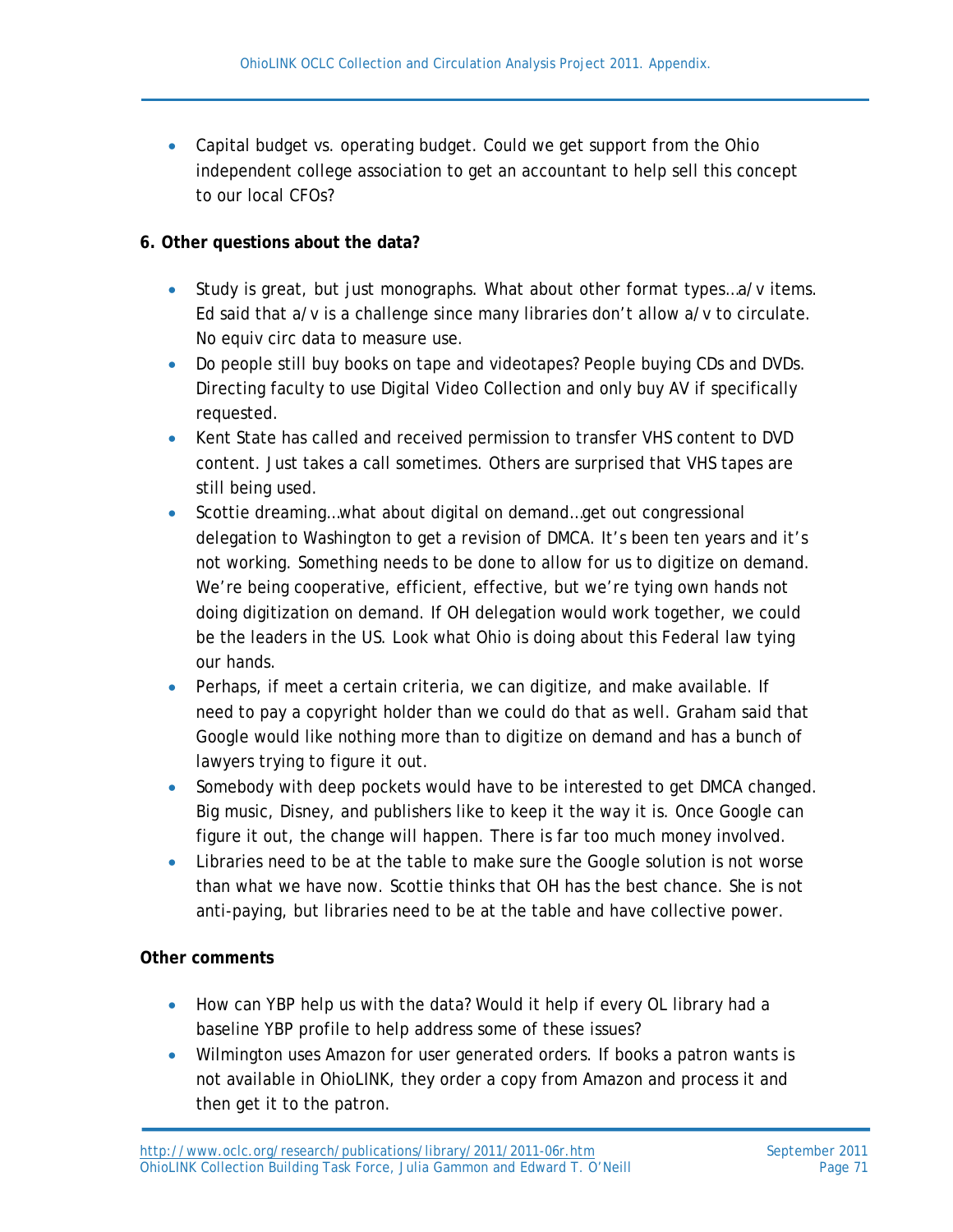# *Group #4 Comments: Rob Kairis and Jessica Grim*

- Doing this repeatedly (every couple yrs?) might be very useful, esp. in terms of how the 6.5% figure might move
- Collaboration btwn schools—surprised at how little happens.
- Until now a barrier has been not having the info about how our—and the states'—collections are being used.
- The culture change is really big—how we view our individual institutions in relation to OhioLINK and vice versa. Institutions appear to me much more willing to see themselves as "part of the whole".
- How the economy fits into all this -- looking back once the crunch is over will administrations look back and say "we need ours back"? -- though this may not become a real problem.
- Are we ready to start thinking about OL as "our" catalog? CatArch group doing a lot of work (1 system as opposed to 87 system); some institutions have OL central cat even now as their "main" catalog.
- The data will help determine whether we've been successful in areas where we set collecting strengths in the past (not sure how formal this was)—but moving ahead too, to see where the current collecting strengths ARE.
- Soft caps—need to vary by subject, etc.
- Coordinating approval plans—lots of work—shifting of culture on the part of faculty, but also on the part of librarians.
- Need to be careful about using the data for the future—the 6.5% figure itself is interesting but not necessarily the basis of collecting plans moving forward.
- Obsolescence data very useful—can help us form CD behaviors moving forward (using \$ to "rent" e-books in given subject areas where obsolescence is high, instead of purchasing books (or e-books)– like in education—for example).
- What are the stats that we should be collecting moving forward—what's important to us to measure?
- What does a collaborative weeding project look like?
- If we were able to work more on a regional level there's possible benefit in terms of various projects—but software needs to be there to support it.
- Reference book project for collective CD as a possibility, given that these are high-cost materials.

# *Group #5 Comments Kevin Messner and Celeste Feather*

- Many of us are thinking in terms of "a" statewide collection, both in terms of repositories and for future purchasing
- Fair consensus in the room that this is necessary, "the reality we're in"